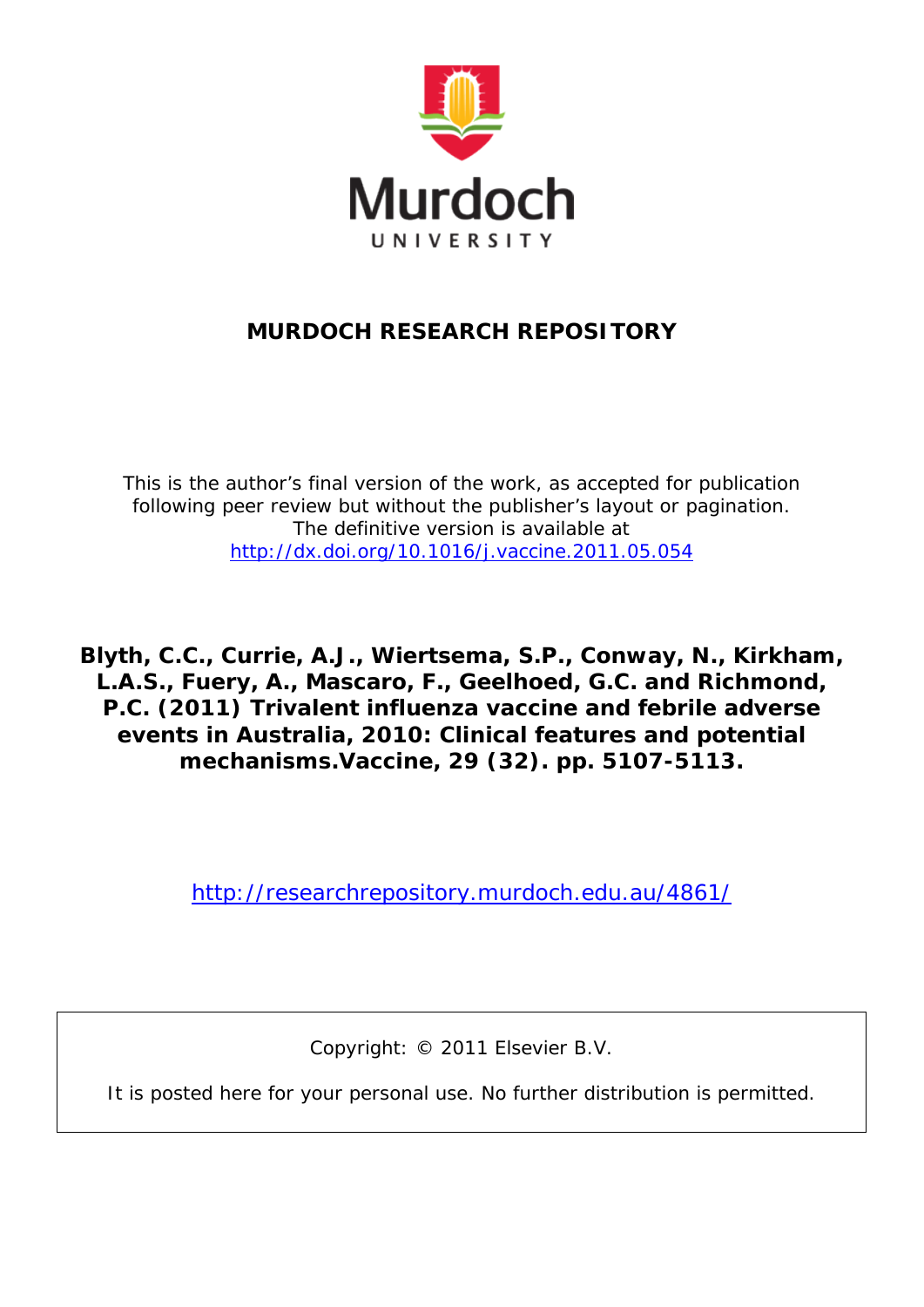# **Trivalent influenza vaccine and febrile adverse events in Australia, 2010: Clinical features and potential mechanisms**

C.C. Blyth a, b, c , A.J. Currie c, d , S.P. Wiertsema a, c, N. Conway c, L.A.S. Kirkham a, c, A. Fuery <sup>a, c,</sup> F. Mascaro <sup>e,</sup> G.C. Geelhoed <sup>f,</sup> P.C. Richmond <sup>a, b, c,</sup>

<sup>a</sup> School of Paediatrics & Child Health, University of Western Australia, Perth, WA, Australia

<sup>b</sup> Department of Paediatric and Adolescent Medicine, Princess Margaret Hospital for Children, Perth, WA, Australia

<sup>c</sup> Vaccine Trials Group, Telethon Institute for Child Health Research, Perth, WA, Australia

 $d$  School of Veterinary & Biomedical Sciences, Murdoch University, WA, Australia

<sup>e</sup> Department of Infection Control, Princess Margaret Hospital for Children, Perth, WA, Australia

f Department of Emergency Medicine, Princess Margaret Hospital for Children, Perth, WA, Australia

## **Abstract**

## **Introduction**

Increased numbers of children presenting with febrile adverse events following trivalent influenza vaccine (TIV) were noted in Australia in 2010. We describe the epidemiology and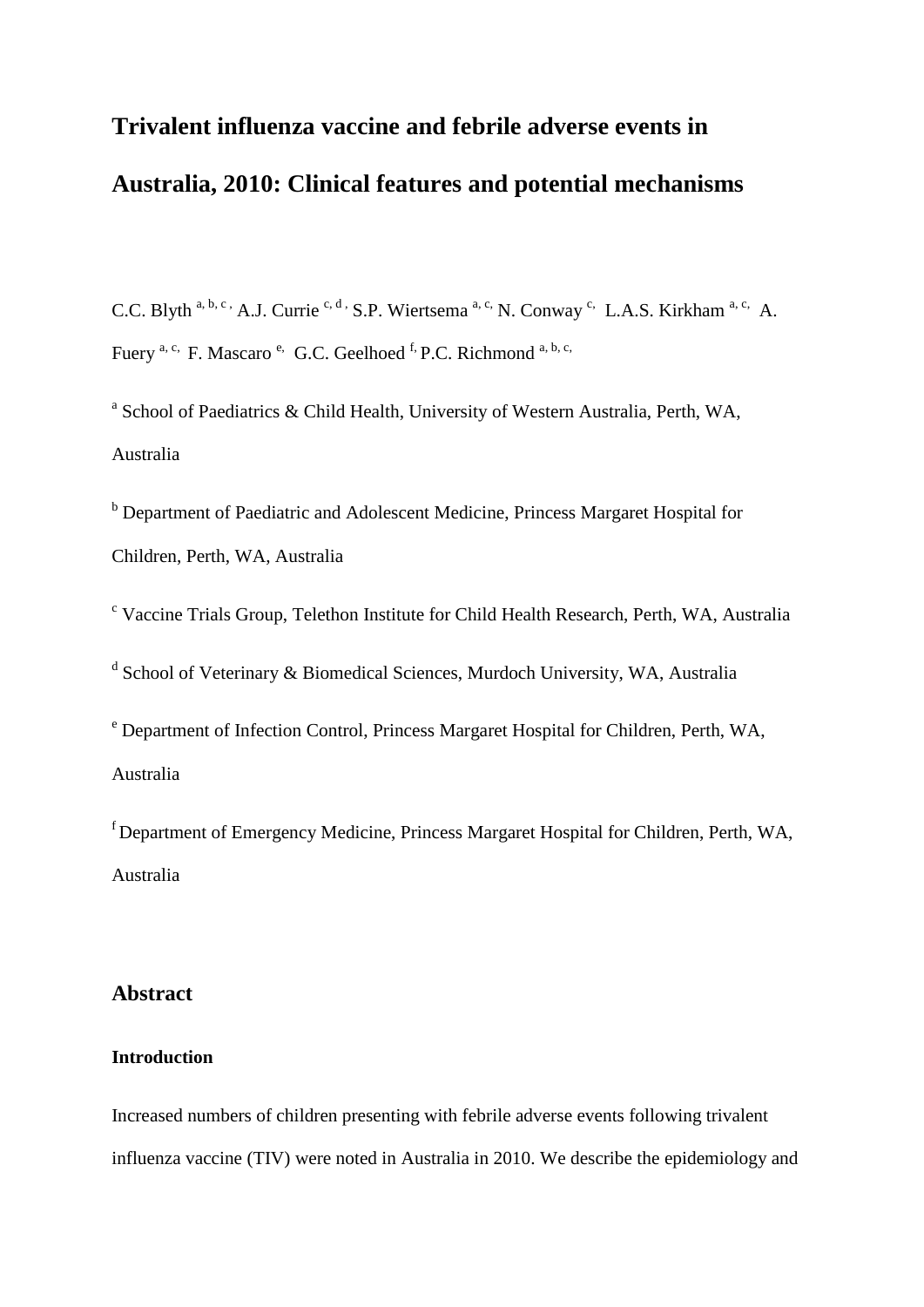clinical features of the adverse events and explore the biological basis for the adverse events using an in vitro model.

#### **Materials and Methods**

Children presenting to a tertiary paediatric hospital in 2010 with adverse events within 72 h of TIV were retrospectively reviewed. Demographics, clinical features, physiological variables and outcomes were examined. Plasma cytokine and chemokine levels were examined in a subgroup of children with vaccine-related febrile convulsions. Peripheral blood mononuclear cells of age-matched children were stimulated with different TIV preparations. Inflammatory cytokine and chemokine analysis was performed on cultured supernatants.

## **Results**

Vaccine-related febrile adverse events were identified in 190 children. Most occurred in healthy children (median age: 1.5 years) within 12 h of vaccination. Twenty-eight (14.7%) required hospital admission. High temperature  $\geq$ 39.0 °C (101/190; 53%), vomiting (120/190; 63%) and convulsions (38/190; 20%) were common. All children presenting had received Fluvax® or Fluvax Junior®.

In the in vitro model, IFN-α, IL-1β, IL-6, IL-10, IP-10 and MIP-1α levels were significantly higher when measured at 6 and 24 h in cultures stimulated with Fluvax<sup>®</sup> compared with alternative 2010 TIV preparations.

#### **Conclusions**

Numerous febrile adverse events (including febrile seizures) were observed following Fluvax® or Fluvax Junior® in 2010. Clear differences in cytokine production were observed when peripheral blood mononuclear cells were stimulated with Fluvax<sup>®</sup>compared with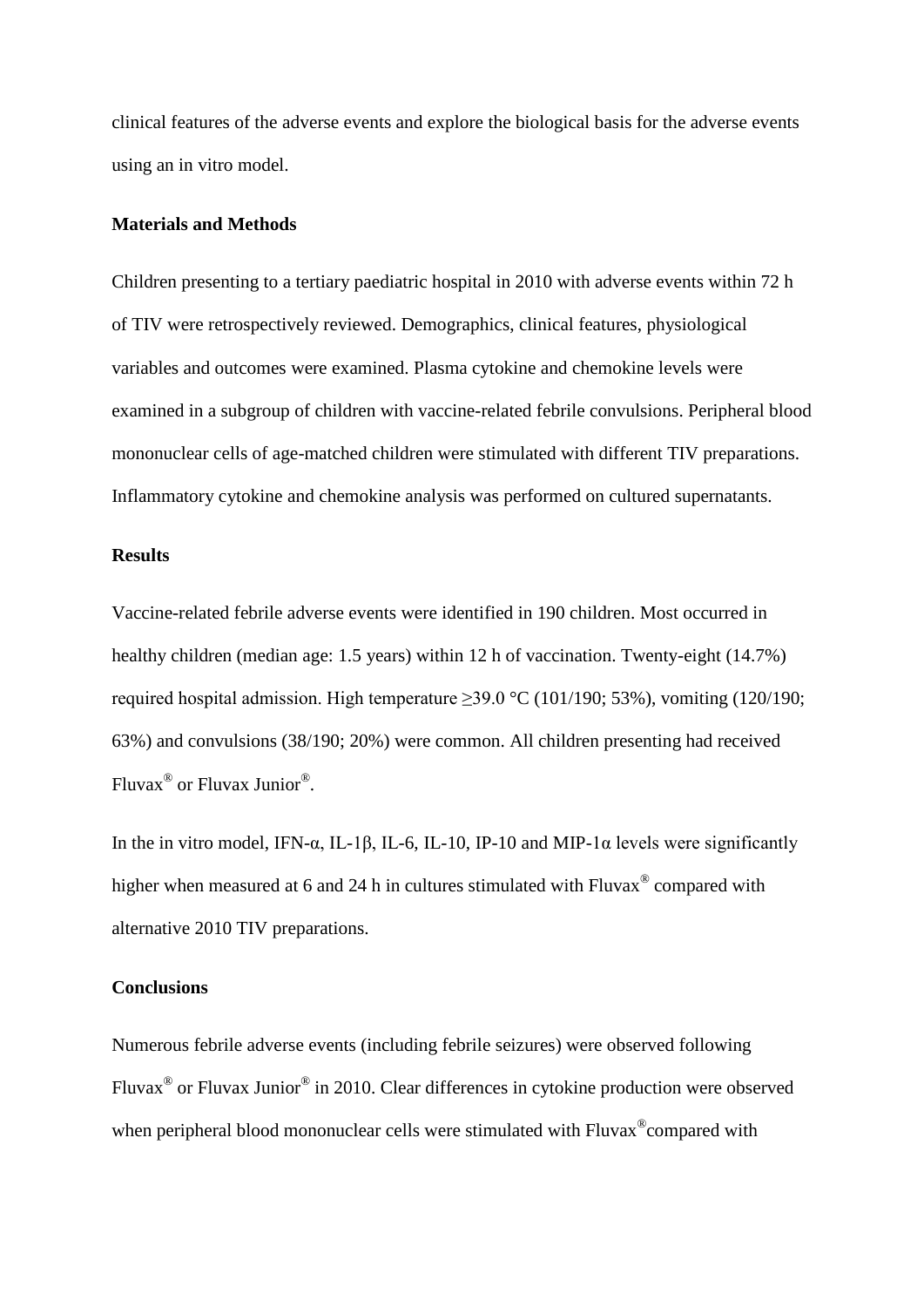alternate TIV preparations. Increased awareness of these potential adverse events is required to ensure earlier detection and prevention in the future.

## **Abbreviations**

TIV, trivalent influenza vaccine; WA, Western Australia; PBMCs, peripheral blood mononuclear cells; ACIR, Australian Childhood Immunisation Register; LPS, lipopolysaccharide; SEB, staphylococcal enterotoxin B; PMH, Princess Margaret Hospital; IO, interquartile

#### **Keywords**

Influenza vaccine; Immunization; Febrile convulsion; Vaccine associated adverse events

## **Introduction**

The increased risk of severe influenza in preschool children<sup>1</sup> has prompted the use of seasonal influenza vaccines in this age group. Routine influenza vaccination of healthy young children using trivalent influenza vaccine (TIV) is recommended in many countries including the United States and Canada.<sup>2 and 3</sup> Large case series have shown this to be well tolerated and rarely associated with serious adverse events including seizures.<sup>4 and 5</sup> Within Australia, Western Australia (WA) is the only state recommending routine immunization of children aged 6 months to 5 years with TIV. Established in 2008, this program has been associated with decreased severity of illness and hospitalizations.<sup>6</sup>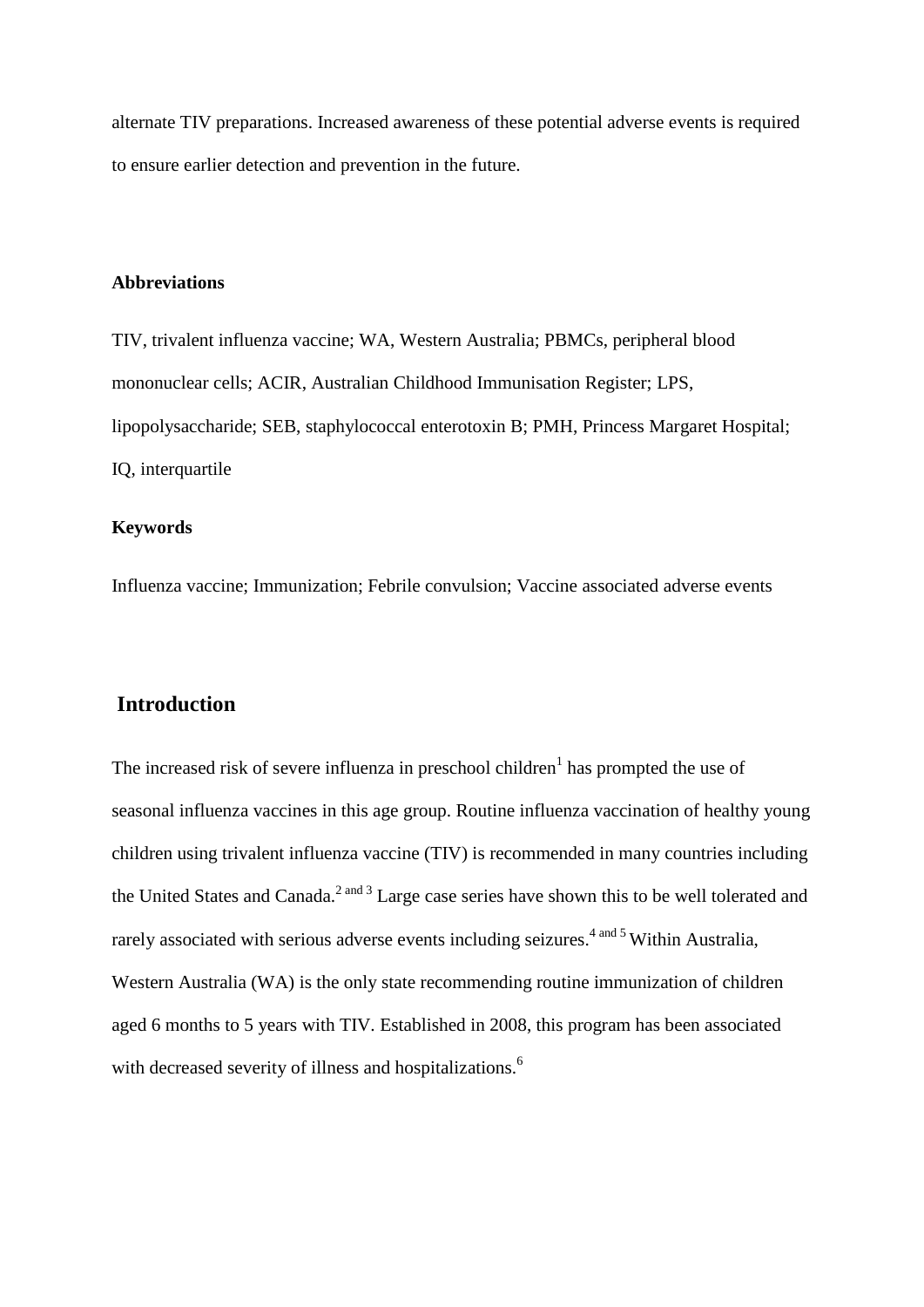Vaccines from three manufacturers were used in the WA vaccination program in 2010. All vaccines contain the three haemagglutinin antigens recommended by the World Health Organization for the 2010 southern hemisphere influenza season (A/California/7/2009 (H1N1)-like virus, A/Perth/16/2009 (H3N2)-like virus and B/Brisbane/60/2008-like virus).<sup>7</sup> Fluvax<sup>®</sup> (CSL Biotherapies, Parkville, Australia), Influvac<sup>®</sup>, (Solvay SA, Brussels, Belgium) and Vaxigrip®, (Sanofi Pasteur, Lyon, France) contain 15 μg of haemagluttinin from each of the three vaccine strains per dose. Children 6 months to 3 years are administered a half dose (0.25 ml) and children three and older are administered an adult dose (0.5 ml). In addition, Fluvax Junior® is distributed for children 6 months to 3 years and contain 7.5 μg of haemagluttinin from each of the three vaccine strains per dose. Despite similarities in their composition, differences exist in their manufacturing processes.

These vaccines were made available to vaccine providers from the 8th March 2010. Safety concerns were raised in Australia after an apparent increase in adverse events, particularly in young children. Increased numbers of children presenting with severe febrile reactions post-TIV were noted in April 2010, a number of whom developed febrile convulsions. Investigation of these reports resulted in suspension of the WA preschool influenza vaccination program on the 22 April 2010 and the national influenza immunization program for children less than 5 years of age the following day.8

Following suspension of the program, the rates of febrile convulsions in WA children  $<$  5 years following Fluvax<sup>®</sup> and Fluvax Junior<sup>®</sup> were calculated to be 4.4 convulsions per 1000 doses administered  $(>14,000$  doses administered; Armstrong et al.,<sup>23</sup> Manuscript in review, BMJOnline). No febrile convulsions were observed following administration of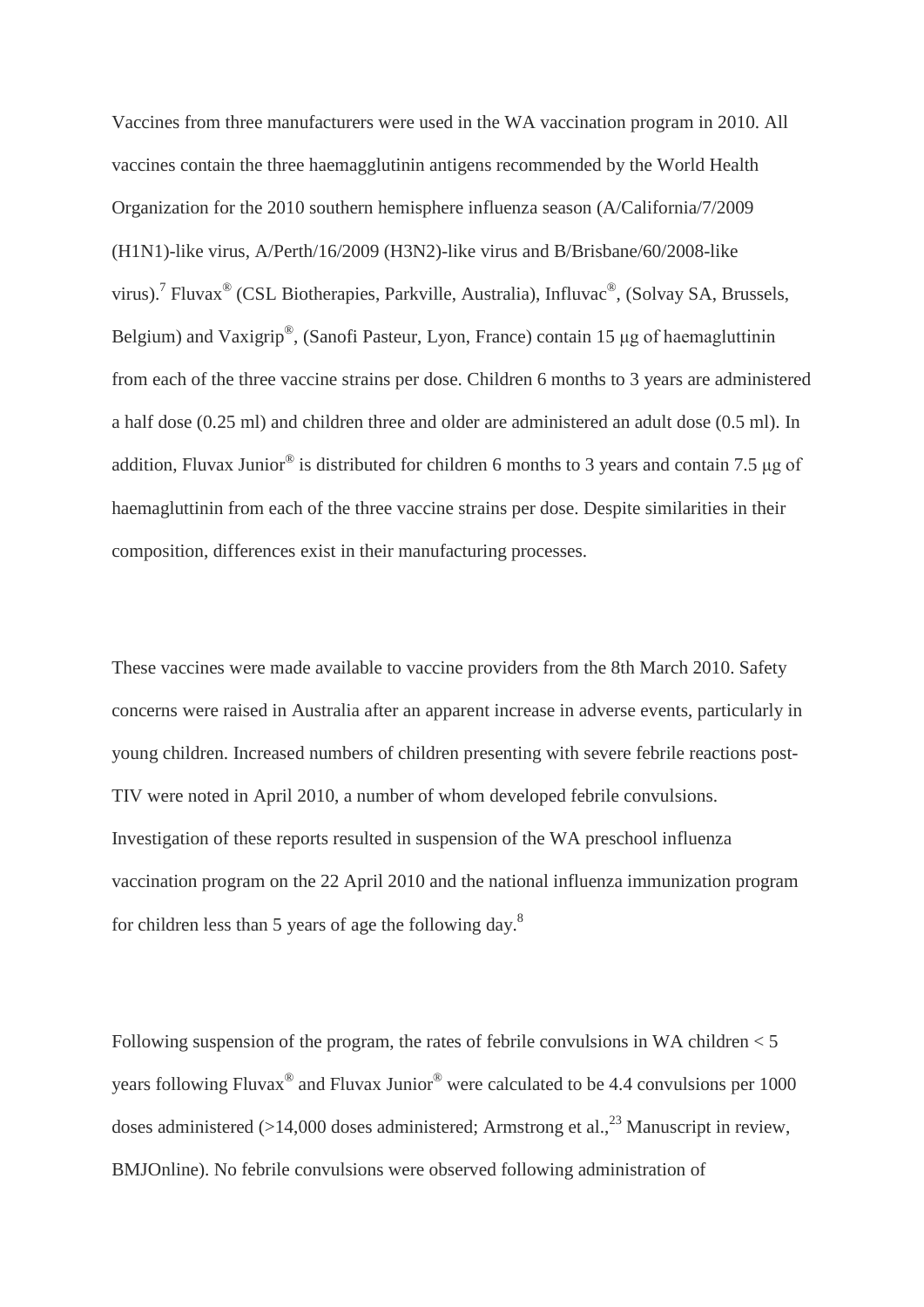Influvac<sup>®</sup> and Vaxigrip<sup>®</sup> (<5000 doses administered). The rate of febrile convulsions following Fluvax®/Fluvax Junior® was significantly higher in 2010 than that observed with all TIV preparations in 2009 (0.3 febrile convulsions per 1000 doses administered). Likewise, the rate of adverse events in 2010 following Fluvax<sup>®</sup>/Fluvax Junior<sup>®</sup> were significantly higher compared with the rate of adverse events for all other TIVs.<sup>8</sup>

To date, despite extensive analyses, the biological basis for the excess cases of febrile adverse events after the administration of Fluvax<sup>®</sup> and Fluvax Junior<sup>®</sup> remains unclear.<sup>8</sup>This report explores the biological basis for the reactions by describing the clinical features of children with convulsive and non-convulsive febrile adverse events and examining inflammatory cytokine profiles in a group of children with adverse events. Based on these data, we hypothesise that excessive pyrogenic cytokine production contributed to the adverse events. We explored this hypothesis using an in vitro stimulation model in which peripheral blood mononuclear cells (PBMCs) from young children (12–36 months of age) were challenged with different TIV preparations and cytokine responses assessed.

## **Materials and Methods**

#### **Clinical data**

Princess Margaret Hospital is the only tertiary paediatric hospital in the state of WA (population 2.26 million) with more than 65,000 emergency paediatric presentations per year. Admission or discharge diagnoses are available through the WA Emergency Department Information System. Children presenting from the 8th March 2010 to 25th April 2010 with possible immunization-related adverse events were identified retrospectively using ICD-10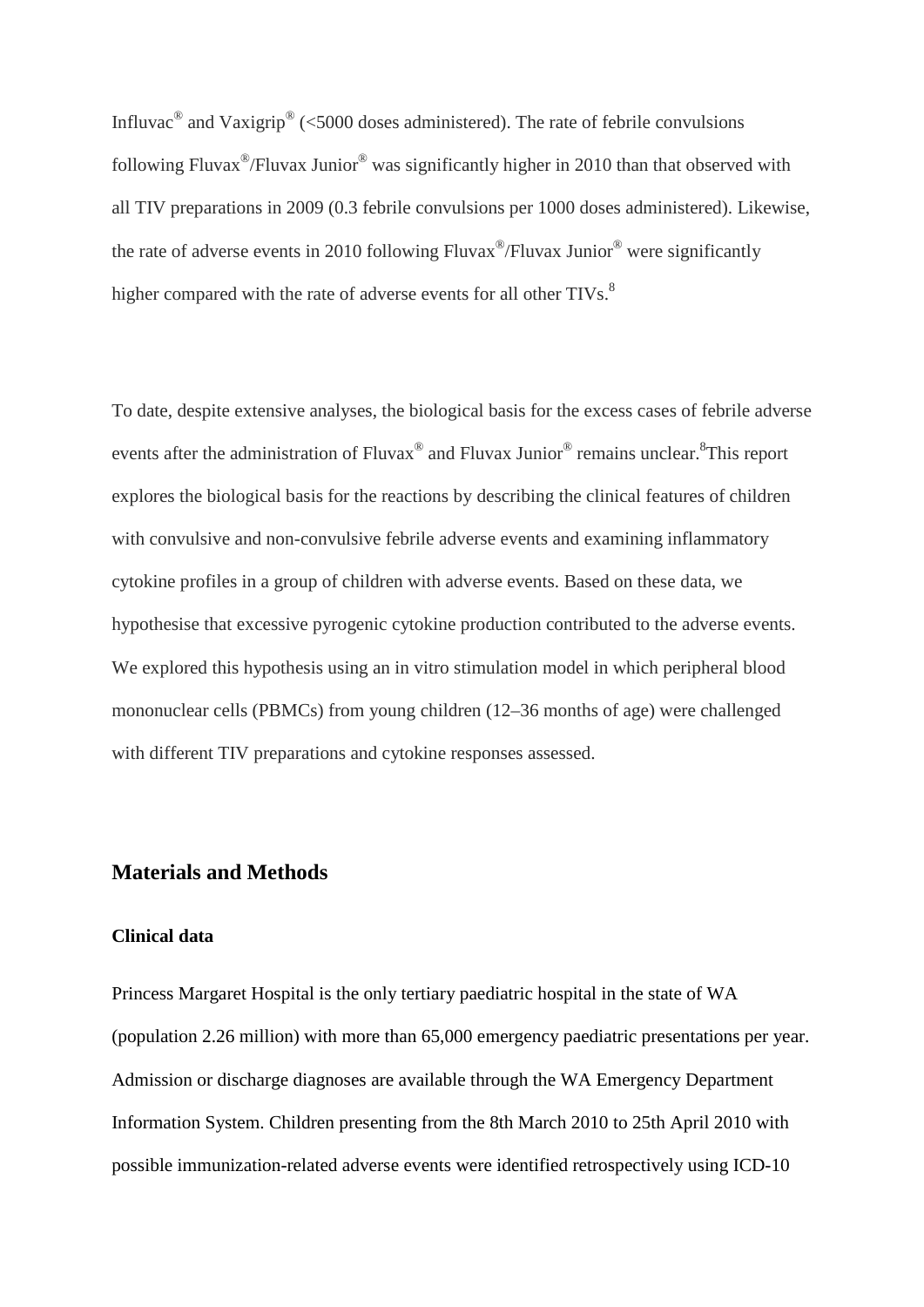diagnostic codes: R56.0 (febrile convulsion), T88.8 (other vaccination complication), R50.9 (febrile illness of unknown origin), B34.9 (viral illness), G40.3 (generalized idiopathic epilepsy and epileptic syndromes), T80.5 (anaphylactic shock due to immunization) and T80.6 (vaccination complicated by allergic reaction).<sup>9</sup>

A vaccine-related febrile adverse reaction was defined as any child presenting within 72 h of TIV with a documented fever  $(>37.5 \degree C$  as recorded by health-care providers or parents) where an alternative source of fever was not identified clinically and/or microbiologically. Febrile convulsions were identified using published definitions.<sup>10</sup> All adverse events were reviewed by one author (CCB) to ensure consistency of data collection.

Medical records of all children identified were reviewed. Receipt of TIV in the previous 72 h was confirmed by examining the Australian Childhood Immunization Register (ACIR) and case notes. Demographics, symptoms, physiological parameters, results of any investigations performed, treatment and outcome data were recorded. Where clinical data and immunization status were uncertain, parents and/or immunization providers were contacted.

## **Immunological experiments**

Clinical samples were routinely stored by our pathology service at 4–8 °C for 7 days following collection. Plasma samples were collected into tubes containing lithium heparin (BD Vacutainer®, Becton Dickenson, Franklin Lakes, NJ) and centrifuged as per manufactures instructions. Following suspension of the program, any remaining plasma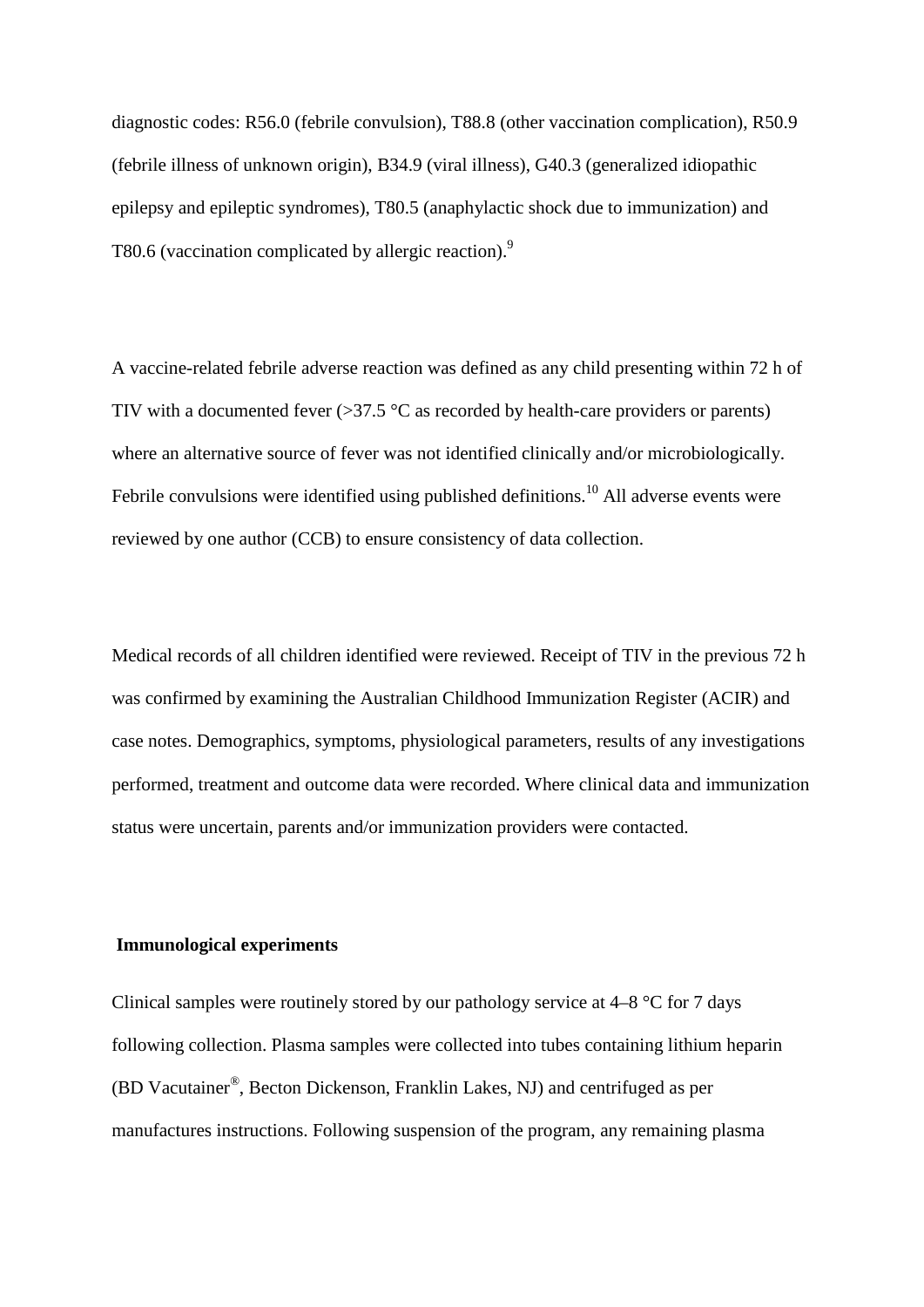samples from children sustaining vaccine-related febrile adverse events were identified and stored at −20 °C.

IL-6, IL-10, IP-10, MIP1 $\alpha$ , TNF $\alpha$  and IFN $\gamma$  levels in samples were determined using an inhouse multiplex bead-based assay. In brief, primary antibodies (IL-6, IL-10, IP-10, MIP1α, and IFNγ: Becton Dickinson; TNFα: BioScientific Pty Ltd, Australia) were covalently conjugated to carboxylated microspheres (Bio-Rad Laboratories Inc, Hercules, CA). Samples were diluted in PBS/0.05% Tween/2% FCS. Microspheres and samples were incubated at room temperature on an orbital shaker. After 30 min, biotinylated secondary antibodies were added for another 30 min. After washing (PBS, 1% BSA, 0.05% Tween, 0.001% Sodium azide), streptavidin-PE conjugate (Becton Dickenson) was added for 15 min. Samples were washed again and fluorescence in each specific bead region was measured on the BioPlex® 200 System (Bio-Rad). Data was acquired electronically in real-time and analysed using BioPlex Manager 5.0 software. Data in pg/ml was generated from a 5-PL standard curve of median fluorescent intensity against a standard curve of recombinant cytokines. IL-1β, IL-8 and IFNα levels were measured using a commercially available ELISA Kit (Bender MedSystems, eBioscience, Inc, San Diego, CA) according to the manufacturer's instructions.

No baseline values for cytokine levels in plasma from healthy children have been reported for this age group. Cytokine levels from clinical samples were therefore compared with baseline 'normal' values established in plasma from healthy preschool children participating in a study investigating ear disease.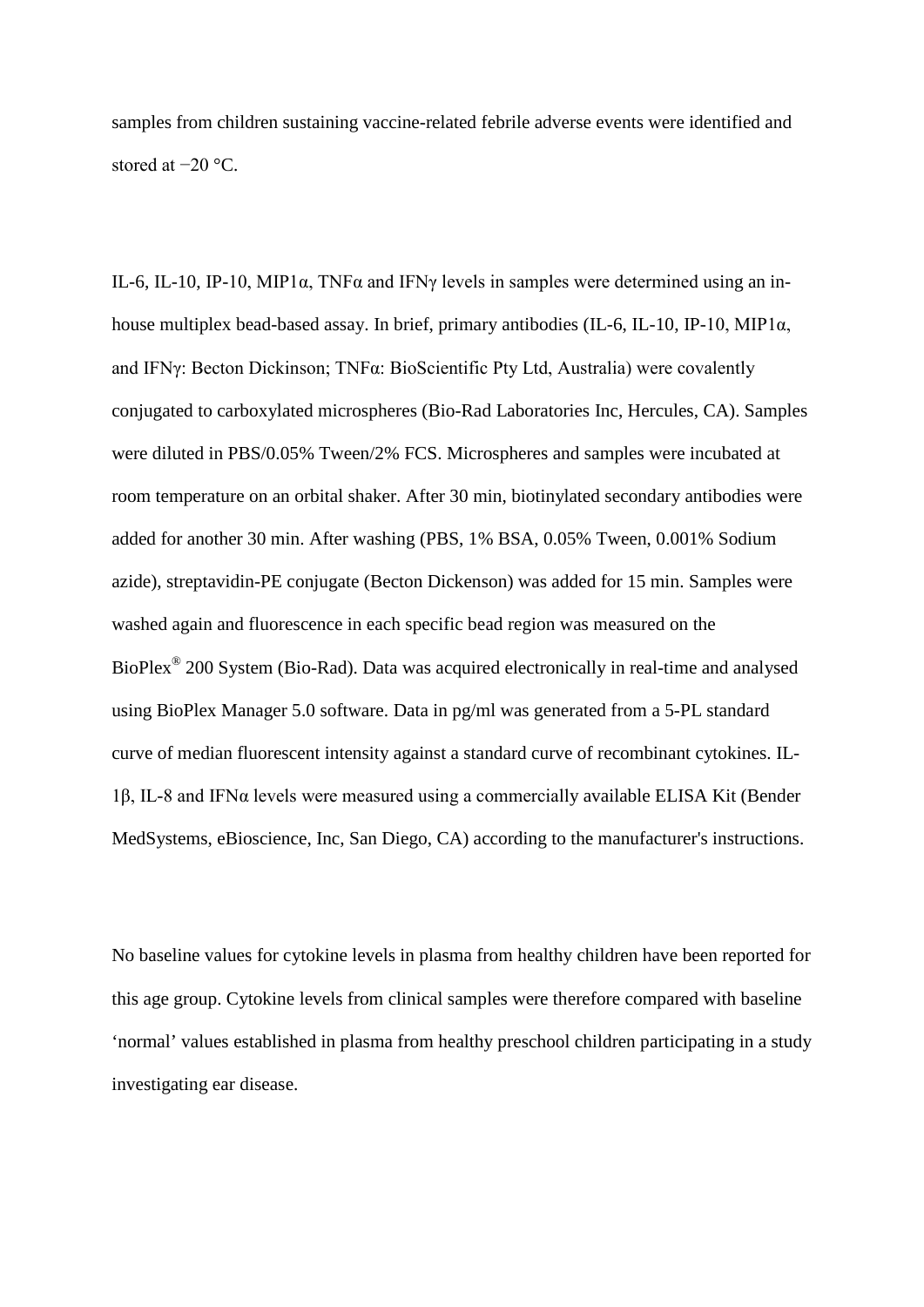#### **Potential mechanisms for the reaction were explored using an in vitro model**

PBMCs (1.25  $\times$  10<sup>5</sup>) from 22 donors aged <36 months were cultured in 125 µl of RPMI 1640 Medium + l-Glutamine (Invitrogen, Victoria, Australia) with 10% foetal calf serum (SAFC-Biosciences, Victoria, Australia) and stimulated with either 12.5 μl of neat Fluvax<sup>®</sup> 2010 (CSL Biotherapies, Parkville, Australia), Influvac® (Solvay SA, Brussels, Belgium), Vaxigrip® (Sanofi Pasteur, Lyon, France), lipopolysaccharide (LPS; 1 ng/ml) or *Staphylococcal* enterotoxin B (SEB; 1  $\mu$ g/ml) and incubated at 37 °C/5% CO<sub>2</sub>. Culture supernatants were collected after 6 or 24 h and stored at −20 °C until cytokine analysis was performed (as above). Responses to further dilutions (up to 1:1250) of Fluvax<sup>®</sup> 2009 and 2010 were also examined.

#### **Statistics**

Data were analysed using SPSS version 16.0.0 (SPSS Inc., Chicago, IL). Categorical variables were compared with  $\chi^2$  using  $2 \times 2$  contingency tables. Continuous variables were compared using Student's *t*-test or paired t test with logarithmic transformation where appropriate.

## **Ethics**

Ethics approval for chart audit was obtained as part of the public health investigation (GEKO:2204-04/10). Following review by the Ethics Committee of Princess Margaret Hospital (PMH) for Children, Perth, WA, consent was obtained from parents to perform cytokine studies on stored samples. PBMC collection was approved by PMH Ethics Committee as part of a study of immunity in ear disease (1205/EP).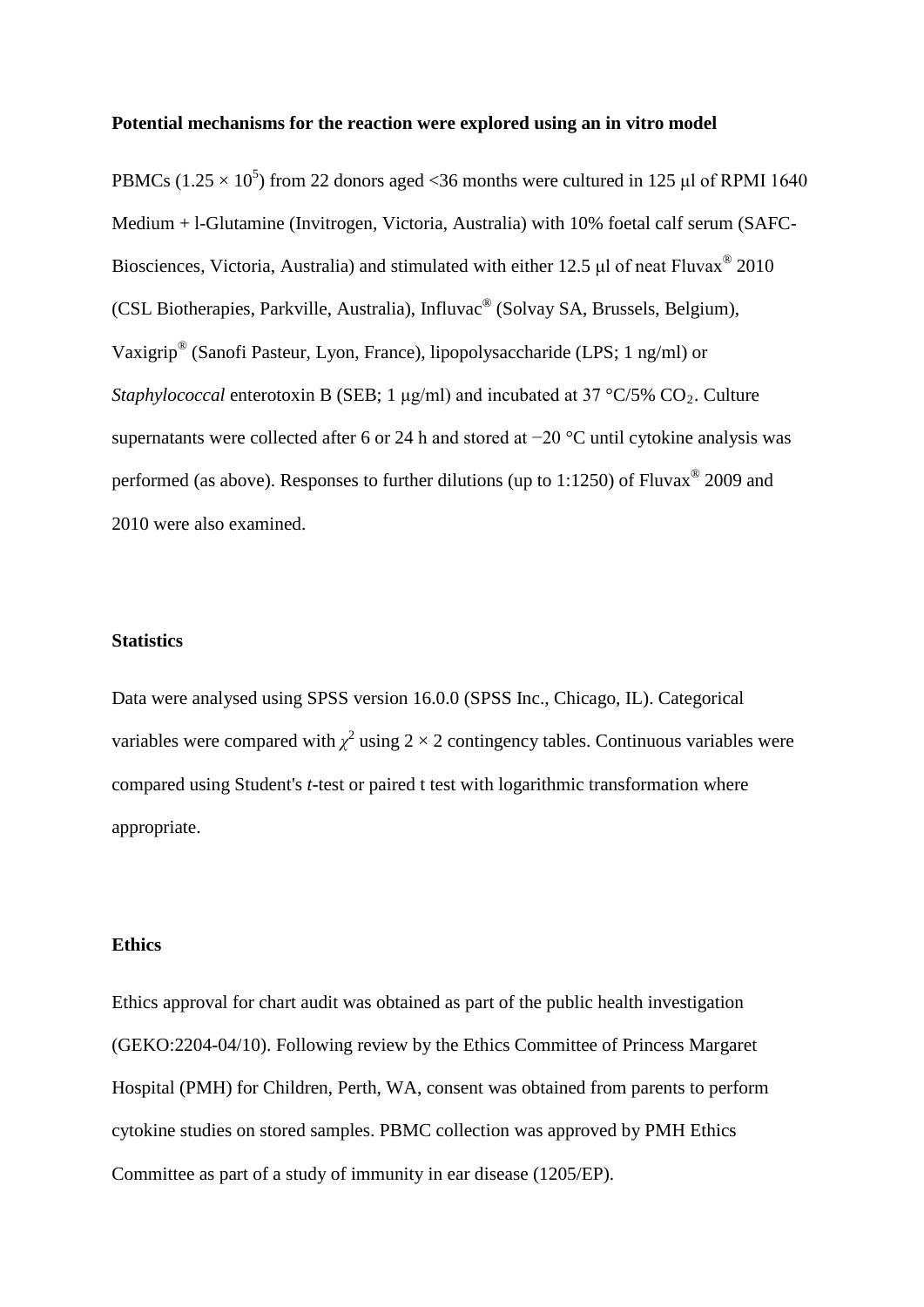## **Results**

A total of 745 children were identified by the initial ICD-10 code search. Of these, 205 had received TIV within 72 h. Children aged  $>5$  years ( $n = 12$ ) or children in whom an alternative source of fever was identified  $(n = 3)$  were excluded leaving 190 children presenting to Princess Margaret Hospital with febrile adverse events attributable to TIV. This was significantly greater than in previous years (see online supplement; figure A) and included 38 children with febrile convulsions (20.0%). All children presenting with vaccine-related febrile adverse events had received Fluvax<sup>®</sup> or Fluvax Junior<sup>®</sup>.

Adverse events were most frequently observed in children  $\leq$  years of age (Table 1). Most children had no pre-morbid conditions and 69.1% received their first influenza vaccination. TIV was administered without other vaccines in 85% of cases. High temperature  $(>39.0 \degree C)$ and vomiting were most frequently observed. More than 96% of reactions occurred within 12 h of immunization: median time from immunization to symptom onset was 6.25 h (interquartile [IQ] range: 5.25–7.5 h); median time from immunization to emergency presentation was 9.95 h (IQ range: 7.8–12.0 h).

Twenty-eight children (14.7%) required hospital admission including eight who developed hemodynamic instability requiring fluid bolus resuscitation. Thirty-five of 38 children with seizures (92.1%) had tonic–clonic seizures. The median length of seizure was 2.5 min (range: <1–103 min; IQ range: 1.25–6 min). Nine children had recurrent seizure during the febrile episode, including two children with known seizure disorders and a further child with recurrent febrile seizures. Two subjects, both infants, had status epilepticus requiring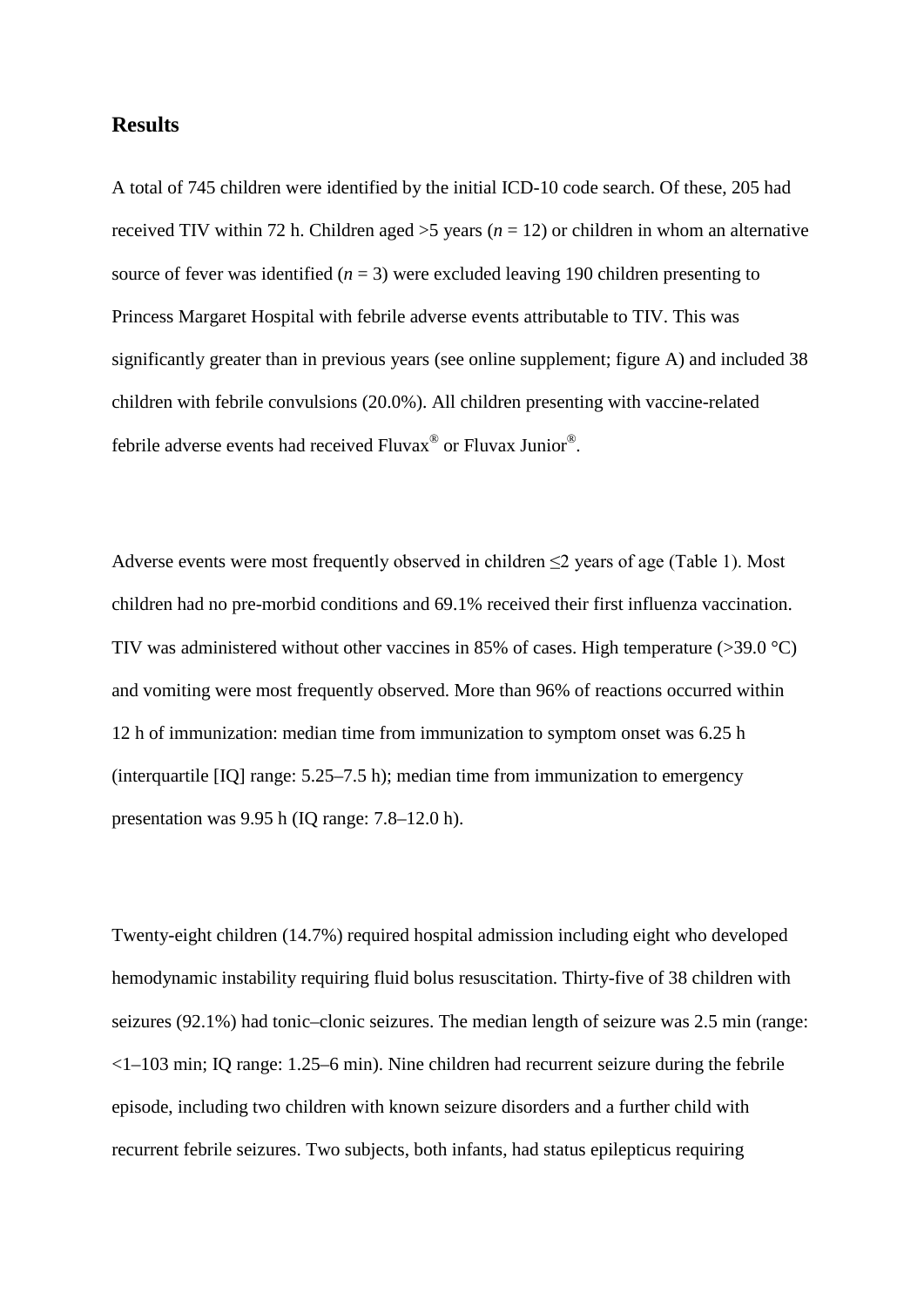intensive care admission: one of these two children sustained an irreversible neurological injury with Cranial CT and MRI scans demonstrating changes consistent with hypoxicischaemic encephalopathy.

To exclude vaccine-related neurological or metabolic toxicities as a potential explanation for the convulsions observed, vaccine-related  $(n = 38)$  and non-vaccine-related febrile convulsions  $(n = 39)$  were compared during the same period. No significant differences were observed in mean age (1.5 vs. 1.8 years), mean peak temperature (38.8 °C vs. 38.4 °C), median length of seizure (2.75 vs. 2 min), requirement for anti-convulsant therapy (10.5% vs. 5.1%) and intensive care admission (5.3% vs. 2.6%). Respiratory symptoms were less frequent in vaccine-related febrile convulsions (cough: 7.9% vs. 38.5%, *p* < 0.007 and rhinorrhoea:  $15.8\%$  vs.  $46.2\%$ ,  $p < 0.003$ ) yet vomiting was more frequent (55.3% vs. 30.8%,  $p < 0.03$ ).

Plasma samples from six subjects with vaccine-related febrile convulsions were available upon suspension of the program (supplemental table A). All plasma samples were collected within 27 h of immunization; four samples were taken within 60 min of febrile convulsion. None of the children had had previous febrile convulsions. One child had a seizure disorder and five of six subjects had no predisposing medical conditions. Only one child received other vaccines at the time of TIV. When measured, IP-10 (CXCL10) and macrophage inflammatory protein (MIP)  $1\alpha$  were significantly higher in plasma from subjects compared with normal values ( $p < 0.0001$  and  $p = 0.02$ , respectively). A trend towards higher plasma levels of the pyrogenic cytokines IFNα, IL-1β and IL-6 and regulatory cytokine IL-10 in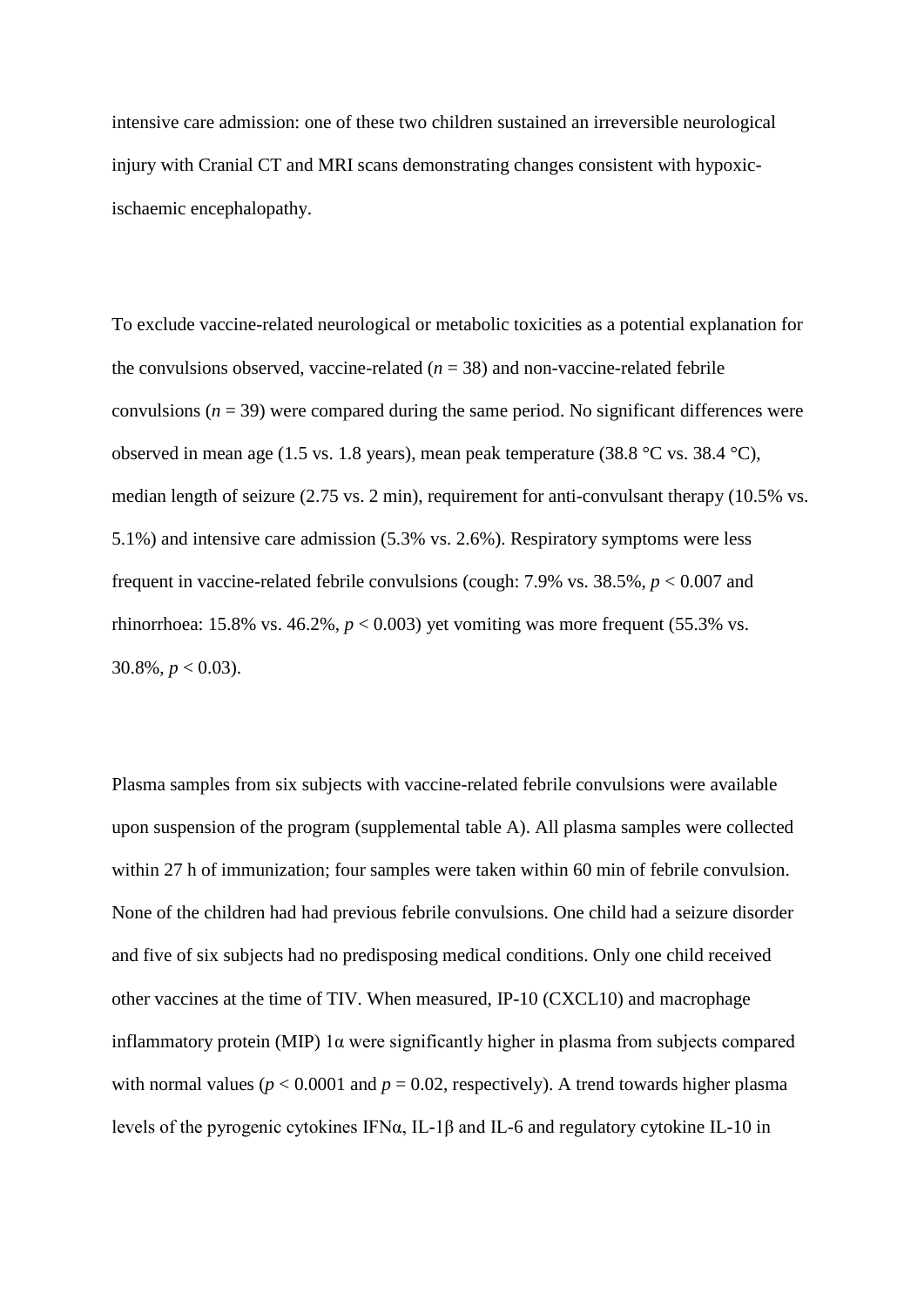subjects was observed (Fig. 1). No differences were observed in TNFα, IL-8 and IFNγ levels (data not shown).

In the in vitro vaccine PBMC stimulation model, IFN-α, IL-1β, IL-6, IL-10, IP-10 and MIP-1α levels were all significantly higher in cultures stimulated for 6 h with Fluvax® compared to those stimulated with Influvac<sup>®</sup> or Vaxigrip<sup>®</sup> (Fig. 2), with the levels further increased after 24 h (data not shown). A partial response to Influvac® was observed for IL-6 and MIP- $1α$  in some cultures ( $p = 0.051$  and 0.0025 compared to Vaxigrip), yet levels were half, to one-tenth that seen with Fluvax<sup>®</sup> in the same cultures at 6 h. TNF- $\alpha$  production was detected after Fluvax® stimulation in only in 14 of 22 cultures with relatively low levels that did not increase significantly from 6 to 24 h (mean: 44 pg/ml and 56 pg/ml respectively). IFN-γ was low/undetectable after 6 or 24 h vaccine stimulation but was significantly induced by SEB (data not shown).

## **Discussion**

Safety of TIV has been demonstrated following immunization of preschool children in numerous populations.<sup>4, 11 and 12</sup> Investigations following suspension of the Australian 2010 TIV program demonstrate an increased number of vaccine-related febrile convulsions and non-convulsive vaccine-related febrile adverse events in children <5 years, significantly more than previously experienced.8 This was associated with the administration of the 2010 formulation of Fluvax<sup>®</sup> and Fluvax Junior<sup>®</sup>. This is the first report to describe the clinical characteristics of the convulsive and non-convulsive adverse events and explore biological mechanisms for the observed events.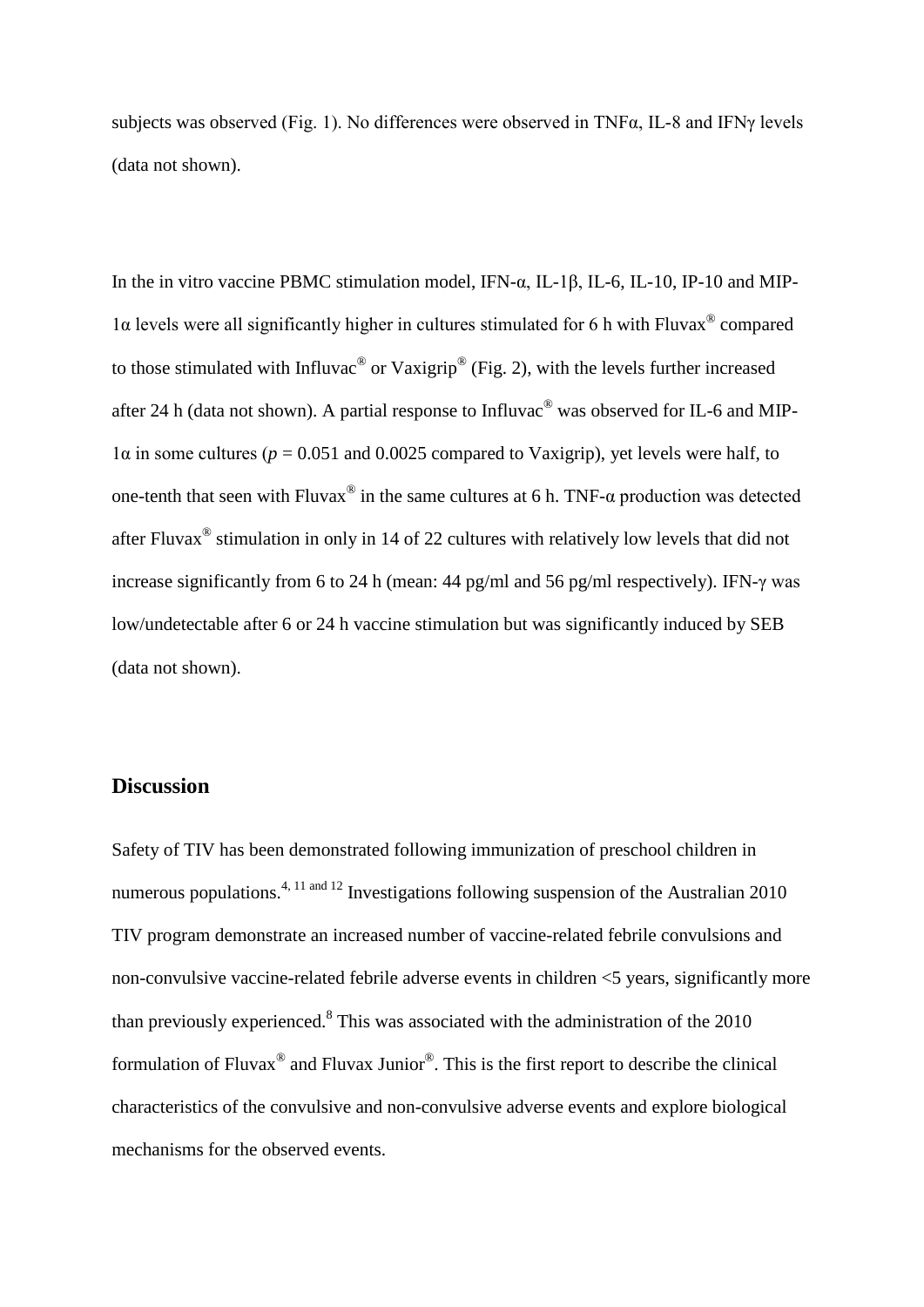The clinical features of the adverse events were extremely consistent in all children, suggesting a common aetiology. A rapid onset of fever and vomiting were seen in most children. This would appear to be related to the specific preparation (2010 Fluvax<sup>®</sup>/Fluvax Junior® vaccines), rather than the vaccine components used, given the lack of severe febrile events associated with Influvac® and Vaxigrip® vaccines in Australia and New Zealand.<sup>8 and 13</sup> No significant differences in febrile events were observed between batches of Fluvax<sup>®</sup> and Fluvax Junior<sup>®</sup> vaccines,<sup>8</sup> suggesting that any changes linked to adverse events were upstream of packaging and distribution. The clinical features of febrile convulsions following Fluvax<sup>®</sup> and Fluvax Junior<sup>®</sup> were similar to non-vaccine-related febrile convulsions. This, and the rapid recovery observed after onset, supports the theory that convulsions were secondary to high fever in predisposed children rather than any vaccinerelated neurological or metabolic toxicities.

Despite extensive investigations to date, no cause has been identified for the increased number of adverse events with Fluvax<sup>®</sup> and Fluvax Junior<sup>® 8</sup>. No abnormalities in pharmacopoeial parameters (endotoxin; potency) have been identified in samples of Fluvax<sup>®</sup> and Fluvax Junior<sup>®</sup>. Further testing has failed to identify whole virions, viable virus (cell culture), ribonucleic acid or contamination in Fluvax<sup>®</sup> and Fluvax Junior<sup>® 8</sup>

Increased pyrogenic cytokines were present in plasma of a small subset of children sustaining febrile adverse events compared with plasma levels in healthy age-matched controls. These findings compelled us to explore whether rapid, cytokine driven, febrile reactions to Fluvax® and Fluvax Junior® were responsible for the adverse events observed. Higher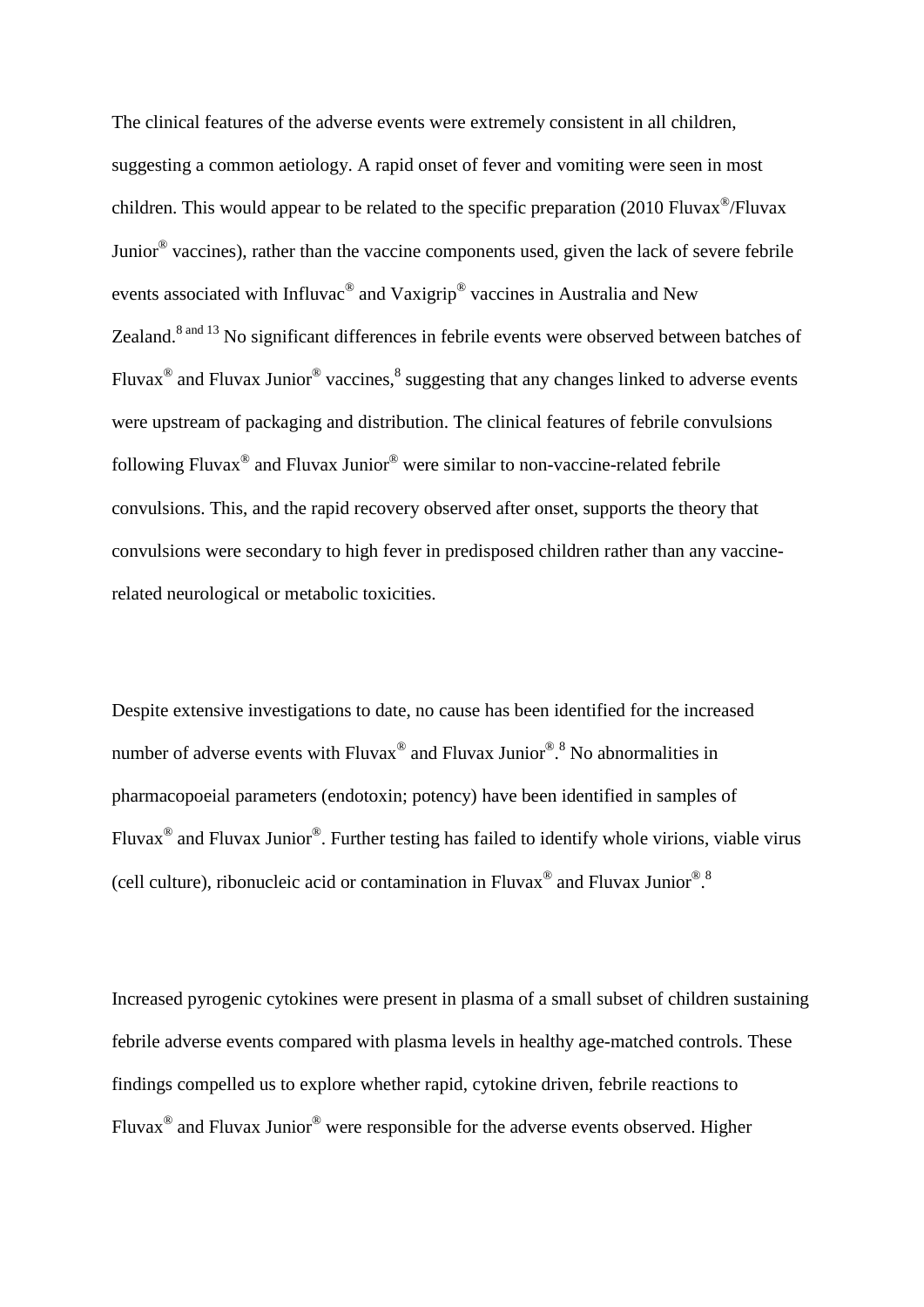immunostimulatory properties of Fluvax® were evident when compared to the other TIV preparations in our in vitro model, even after only 6 h of stimulation.

The cytokine profile in response to Fluvax<sup>®</sup>/Fluvax Junior<sup>®</sup> is noteworthy. Significant type I IFN responses were noted (IP-10; IFN $\alpha$ ), as were the production of other pyrogenic cytokines such as IL-6 and IL-1β. In contrast to the stimulation pattern observed with LPS, significant induction of TNF- $\alpha$  was not observed, providing further evidence that endotoxin contamination was not responsible the vaccine adverse events. Instead, the Fluvax® cytokine profile resembles that observed during in vitro activation with inactivated influenza A virus<sup>[14](http://www.sciencedirect.com/science/article/pii/S0264410X11007742#bib0070)</sup> and in the early/innate response to natural influenza infection, where IFN $\alpha$  and IL-6 levels are closely associated with peak temperature and respiratory symptoms.<sup>15 and 16</sup> This may suggest that the formulation of Fluvax<sup>®</sup> and Fluvax Junior<sup>®</sup> 2010 contains innate immune-activating components that resemble, or are derived from influenza virions. In this regard, we detected significantly higher levels of the chemokine IP-10 (CXCL10) in cases. IP-10 has been implicated in immune response to several viruses, including influenza  $A^{14}$ , and was recently shown to be a useful biomarker of respiratory infection itself.<sup>17</sup> The chemokine also serves as a useful biomarker of human IFN-β responses and strongly correlates with febrile responses in multiple sclerosis patients treated with recombinant IFNβ.<sup>18</sup>

Elevated pyrogenic cytokine responses have been previously associated with febrile seizure events. IFN $\alpha$  levels were significantly higher in children with confirmed influenza who developed febrile seizures compared with those without seizures.<sup>16</sup> Seizures have also been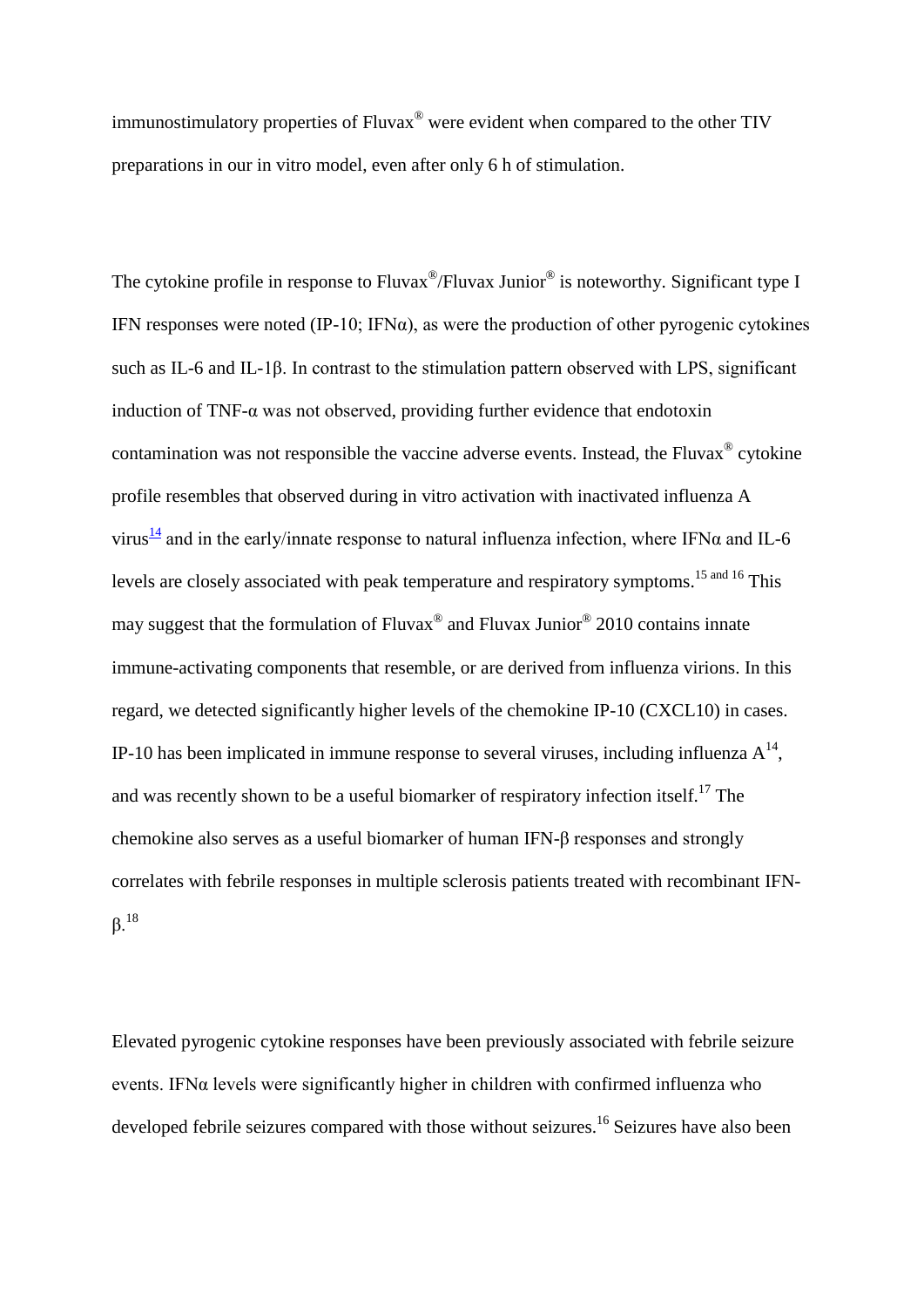reported in recipients of therapeutic IFN $\alpha$ , particularly children.<sup>19, 20 and 21</sup> This possible mechanism warrants further investigation.

Based on the available data, we postulate that the adverse events observed were related to a rapidly induced (within 6 h) viral-like, pyrogenic cytokine response. The recent findings by Osterlund et al., demonstrating that influenza A/H1N109 is a relatively weak inducer of type I interferons, would indicate that this pyrogenic response is not due to the inclusion of the pandemic strain *per se*. <sup>22</sup> Indeed, we found, perhaps somewhat surprisingly, that the 2009 formulation of Fluvax®, was also equally capable of inducing a type I IFN pyrogenic response in vitro. Notably, the 2009 vaccine program was not associated with a significant increase in adverse events. This might suggest that vaccine-induced pyrogenic cytokine responses alone are not sufficient to trigger severe adverse events like those seen in 2010. It should be noted that although our in vitro model tested responses in subjects in the age-group at most-risk of adverse events, it did not specifically include samples from those with a history of vaccine-related febrile responses or seizures. Clearly, the epidemiology data demonstrates that there are individual differences in the risk of vaccine-related adverse events. Testing of in vitro vaccine responses in those subjects most prone to adverse febrile outcomes may reveal threshold effects in pyrogenic cytokine production. Alternatively, vaccine storage for more than a year may lead to protein aggregates thereby enhancing the innate immune response of the 2009 vaccine. Nevertheless these data suggest that the TIV component that led to the innate response relates to the methods of vaccine preparation and has been present in previous Fluvax® preparations.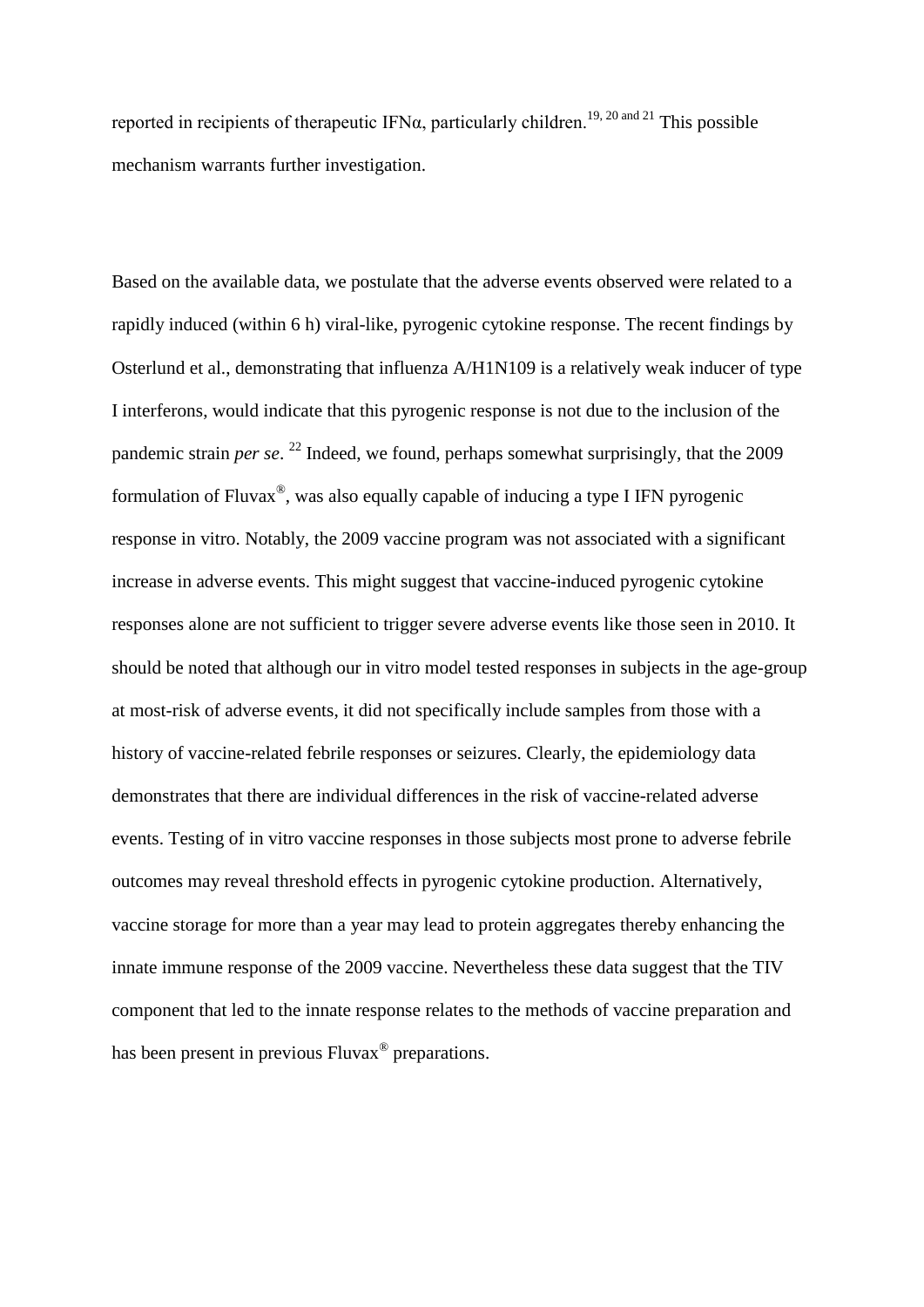The retrospective nature and difficulty in using diagnostic coding data may have limited our ability to identify all cases requiring hospital presentation. Clinical data were collected from case notes limiting the volume of data collected. As many children with fever and/or febrile convulsions did not undergo diagnostic investigations, it is possible that a proportion of presenting children had undiagnosed infections. The lack of symptoms or signs of an infectious cause suggests that the proportion would be small. Plasma from a small number of children with febrile convulsions were collected as part of clinical care and stored for up to 1 week prior to retrieval. It is possible that cytokine levels degraded during storage and that measured levels may be inappropriately low. Due to this, differences between case and normal values may have been potentially underestimated in our study. It is probable that comparing in vivo cytokine and chemokine levels with healthy age-matched controls may exaggerate any identified differences. These were used as true age-matched controls (i.e. those who have received an alternative vaccine or those who received Fluvax<sup>®</sup>/Fluvax Junior® without adverse events) were not available for analysis due to the suspension of the program.

## **Conclusions**

A significant number of febrile adverse events were observed in preschool children administered Fluvax<sup>®</sup> and Fluvax Junior<sup>®</sup> in 2010. The clinical features of these events have not been previously described and pathogenesis not determined. It is likely that a component(s) of the vaccine induced the fever and seizures in young children. These components induced a potent pyrogenic response which was rapid and distinct from contaminants such as LPS. Further research is underway in our laboratory to identify the immunostimulatory components of Fluvax® and Fluvax Junior®.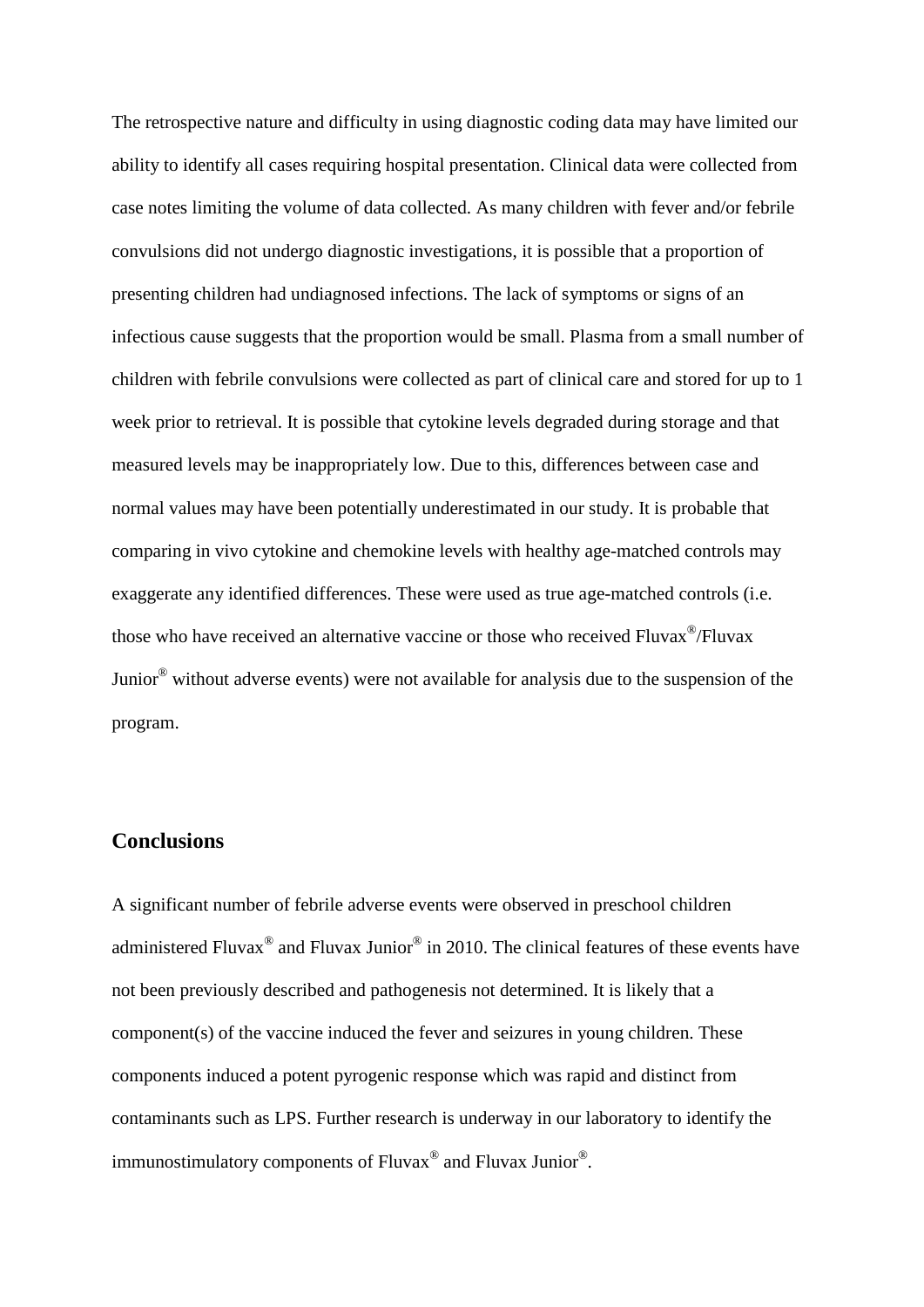This research demonstrates the clear differences between preparations of TIV. It is possible that these are related to differences in the manufacturing process. This investigation highlights the importance of ongoing global safety monitoring for all TIV preparations in all age groups. This needs to be performed annually given the changing formulation of influenza vaccines. Increased awareness amongst manufacturers, immunization providers, family practitioners and emergency physicians of potential adverse events following TIV is required to ensure earlier detection and prevention of significant febrile adverse events in the future.

## **Declaration**

All authors were involved in the investigation, collection and analysis of data. All authors were involved in the drafting and revision of the manuscript.

All authors have approved the final version of the article to be submitted.

#### **Conflicts of interest**

CCB, AJC, SPW, NC, LASK, AF and PCR are members of the Vaccine Trials Group, Telethon Institute for Child Health Research. The Vaccine Trials Group has received funding for clinical trials from vaccine providers including CSL Biotherapies and Sanofi Pasteur. PCR also reports previously being a member of a CSL Limited vaccine advisory board and receiving an honorarium. No industry funding was received to perform this public health investigation into TIV related adverse events.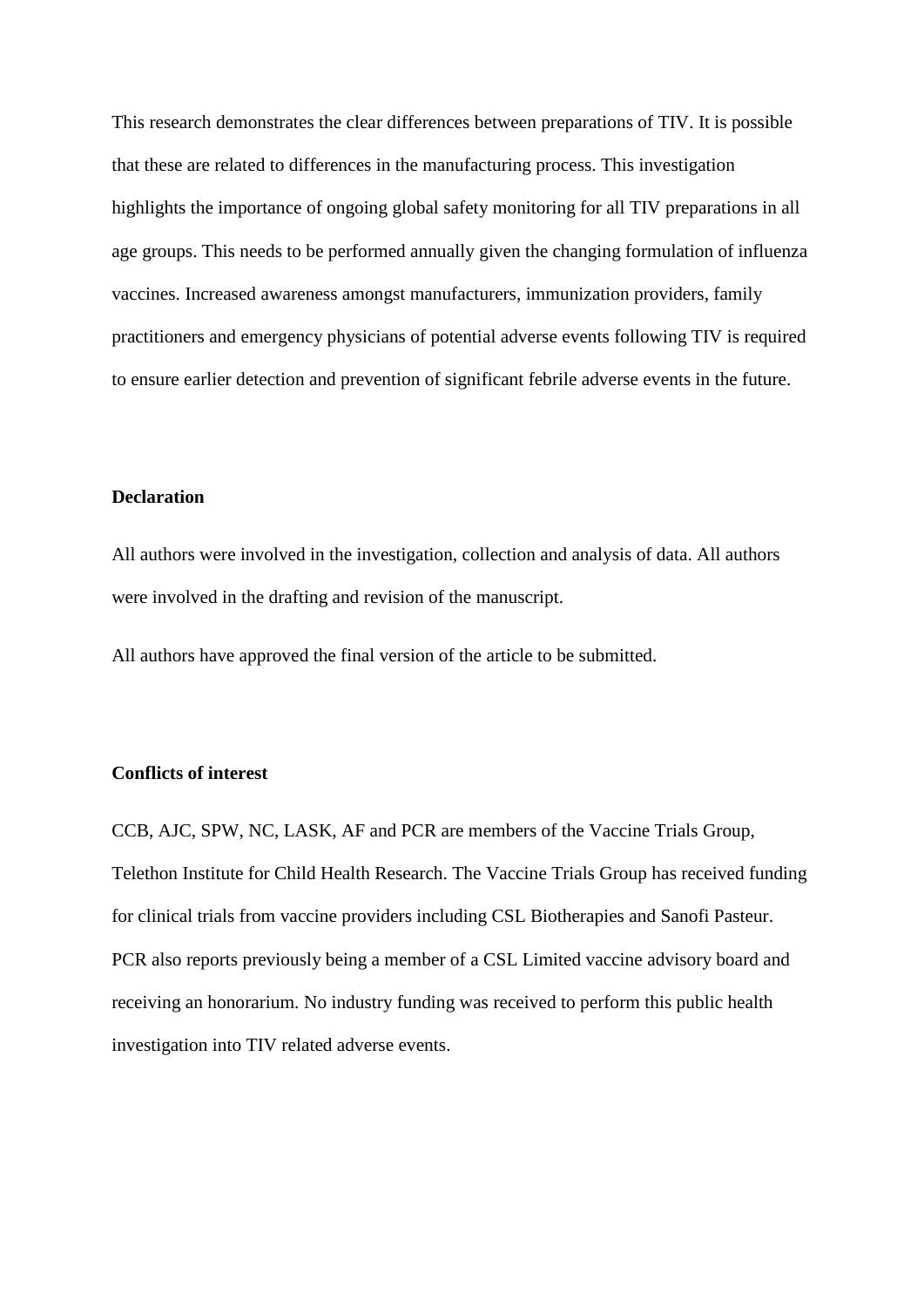#### **Acknowledgments**

The authors would like to thank numerous people who assisted with this investigation including: Meredith Borland, Jaan Turner, Amanda Esson, Mia Zic, Barry Lewis, Cathy Cole, Jesper Jensen, Glenda Grigg, Paul Byrne, Lewis Bint, All Emergency Department staff, General Pediatricians and Patient Information Management staff at Princess Margaret Hospital; Paul Armstrong, Paul Effler, Gary Dowse, Dale Carcione, Tarun Weeramanthrin, Megan Scully, Vince Rettura, Alison Peterson, Chris Brenton, Tamara MacKeen from the Communicable Disease Control Directorate, WA Department of Health; Christine Robbins, Jenny Ebsbary, Jennifer Kent, Jennifer Morrison, Nichola Taylor, Jason Tan, Tanya Stoney, Gabby Dixon, Jan Jones, Karli Corscadden, Samantha Curtis, Karen Riley, Charlene Nandall, Camille Gibson, Ruth Thornton, Veronica Robins, Gabrielle Sicari, Thel Khin Hla, Chantelle Ruoss, Sophie Reynolds, Annemarie Naylor from the Vaccine Trials Group.

#### **References**

- 1. Dawood FS, Fiore A, Kamimoto L, Bramley A, Reingold A, Gershman K, et al. Burden of Seasonal Influenza Hospitalization in Children, United States, 2003 to 2008. J Pediatr 2010; published online June 24 2010 (doi: S0022-3476(10)00408-7 [pii]10.1016/j.jpeds.2010.05.012).
- 2. American Academy of Pediatrics Red Book® American Academy of Pediatrics, Elk Grove Village, IL (2010)
- 3. Public Health Agency of Canadia. Canadian Immunization Guide, Seventh Edition. Ottawa: Public Works and Government Services Canada; 2006. [cited 28th August 2010: Available from: http://www.phacaspc.gc.ca/im/is-cv/#a].
- 4. Hambidge SJ, Glanz JM, France EK, McClure D, Xu S, Yamasaki K, et al. Safety of trivalent inactivated influenza vaccine in children 6 to 23 months old. JAMA 296 (16) 1990-7.
- 5. E.K. France, J.M. Glanz, S. Xu, R.L. Davis, S.B. Black, H.R. Shinefield, *et al.* Safety of the trivalent inactivated influenza vaccine among children: a population-based study Arch Pediatr Adolesc Med, 158 (11) (2004), pp. 1031–1036
- 6. G.A. Dixon, H.C. Moore, H. Kelly, P. Jacoby, D. Carcione, S. Williams, et al. Lessons from the first year of the WAIVE study investigating the protective effect of influenza vaccine against laboratory-confirmed influenza in hospitalised children aged 6-59 months Influenza Other Respir Viruses, 4 (4) (2010), pp. 231– 234
- 7. World Health Organization. Recommended composition of influenza virus vaccines for use in the 2010 southern hemisphere influenza season. Influenza 2010 [cited 28th August 2010; Available from: http://www.who.int/csr/disease/ influenza/recommendations2010south/en/index.html].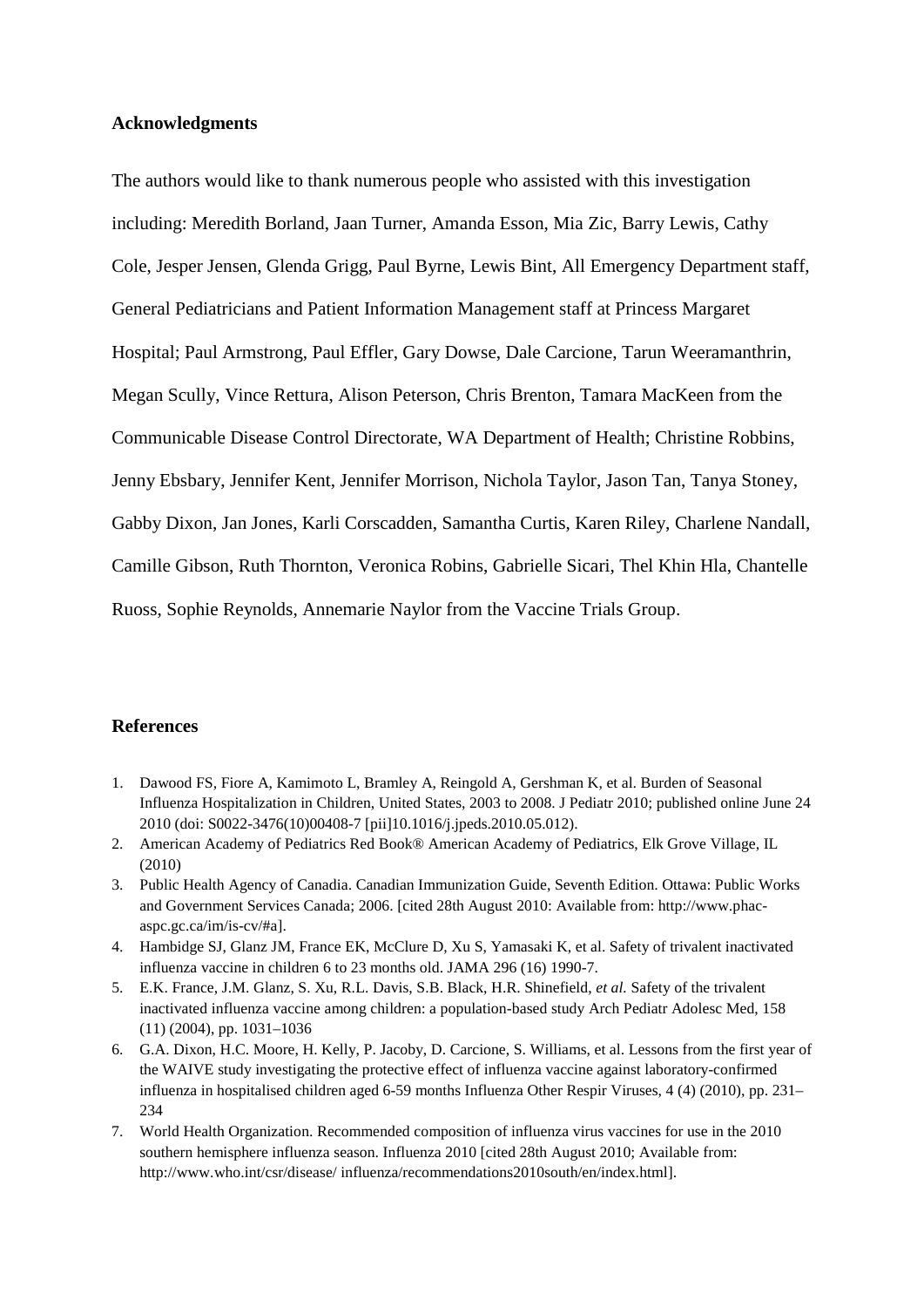- 8. Department of Health and Aging: Therapeutic Goods Administration. Investigation into Febrile Events in Young Children Following 2010 Seasonal Trivalent Influenza Vaccination: Status Report as at 2nd July 2010. Government of Australia, Canberra; 2010. [cited 28th August 2010; Available from http://www.tga.gov.au/alerts/medicines/fluvaccine-report100702.htm].
- 9. Department of Health and Aging: Therapeutic Goods Administration. Investigation into Febrile Events in Young Children Following 2010 Seasonal Trivalent Influenza Vaccination: Status Report as at 2nd July 2010. Government of Australia, Canberra; 2010. [cited 28th August 2010; Available from http://www.tga.gov.au/alerts/medicines/fluvaccine-report100702.htm].
- 10. Bonhoeffer J, Menkes J, Gold MS, de Souza-Brito G, Fisher MC, Halsey N, et al. Generalized convulsive seizure as an adverse event following immunization: case definition and guidelines for data collection, analysis, and presentation. Vaccine 2004;22(5–6):557–62.
- 11. Rosenberg M, Sparks R, McMahon A, Iskander J, Campbell JD, Edwards KM. Serious adverse events rarely reported after trivalent inactivated influenza vaccine (TIV) in children 6-23 months of age. Vaccine 2009;27(32):4278–83.
- 12. McMahon AW, Iskander J, Haber P, Chang S, Woo EJ, Braun MM, et al. Adverse events after inactivated influenza vaccination among children less than 2 years of age: analysis of reports from the vaccine adverse event reporting system, 1990–2003. Pediatrics 2005;115(2):453–60
- 13. Department of Health and Aging: Australian Technical Advisory Group on Immunisation (ATAGI) Statement. Clinical advice for immunisation providers on resumption of the use of 2010 trivalent seasonal vaccines in children less than 5 years of age. July 2010. Government of Australia, Canberra; 2010. [cited 6th December 2010; Available from
- http://www.health.gov.au/ internet/immunise/publishing.nsf/Content/immunise-atagi-statement-tiv]. 14. Bussfeld D, Kaufmann A, Meyer RG, Gemsa D, Sprenger H. Differential mononuclear leukocyte attracting chemokine production after stimulation with active and inactivated influenza A virus. Cell Immunol 1998;186 (1):1–7.
- 15. Hayden FG, Fritz R, Lobo MC, Alvord W, Strober W, Straus SE. Local and systemic cytokine responses during experimental human influenza A virus infection. Relation to symptom formation and host defence. J Clin Invest 1998;101(3):643–9.
- 16. Masuyama T, Matsuo M, Ichimaru T, Ishii K, Tsuchiya K, Hamasaki Y. Possible contribution of interferonalpha to febrile seizures in influenza. Pediatr Neurol 2002;27(4):289–92.
- 17. Sumino KC, Walter MJ, Mikols CL, Thompson SA, Gaudreault-Keener M, Arens MQ, et al. Detection of respiratory viruses and the associated chemokine responses in serious acute respiratory illness. Thorax 2010;65(7):639–44.
- 18. Buttmann M, Merzyn C, Rieckmann P. Interferon-beta induces transient systemic IP-10/CXCL10 chemokine release in patients with multiple sclerosis. J Neuroimmunol 2004;156(1–2):195–203.
- 19. Woynarowski M, Socha J. Seizures in children during interferon alpha therapy. J Hepatol 1997;26(4):956–7
- 20. Shakil AO, Di Bisceglie AM, Hoofnagle JH. Seizures during alpha interferon therapy. J Hepatol 1996;24(1):48–51.
- 21. Janssen HL, Berk L, Vermeulen M, Schalm SW. Seizures associated with lowdose alpha-interferon. Lancet 1990;336(8730):1580.
- 22. Osterlund P, Pirhonen J, Ikonen N, Ronkko E, Strengell M, Makela SM, et al. Pandemic H1N1 2009 influenza A virus induces weak cytokine responses in human macrophages and dendritic cells and is highly sensitive to the antiviral actions of interferons. J Virol 2010;84(3):1414–22.
- 23. Armstrong PK, Dowse GK, Effler PV, Carcione D, Blyth CC, Richmond PC, et al. Epidemiological study of severe febrile reactions in young children in Western Australia caused by a 2010 trivalent inactivated influenza vaccine. BMJ Online, in press.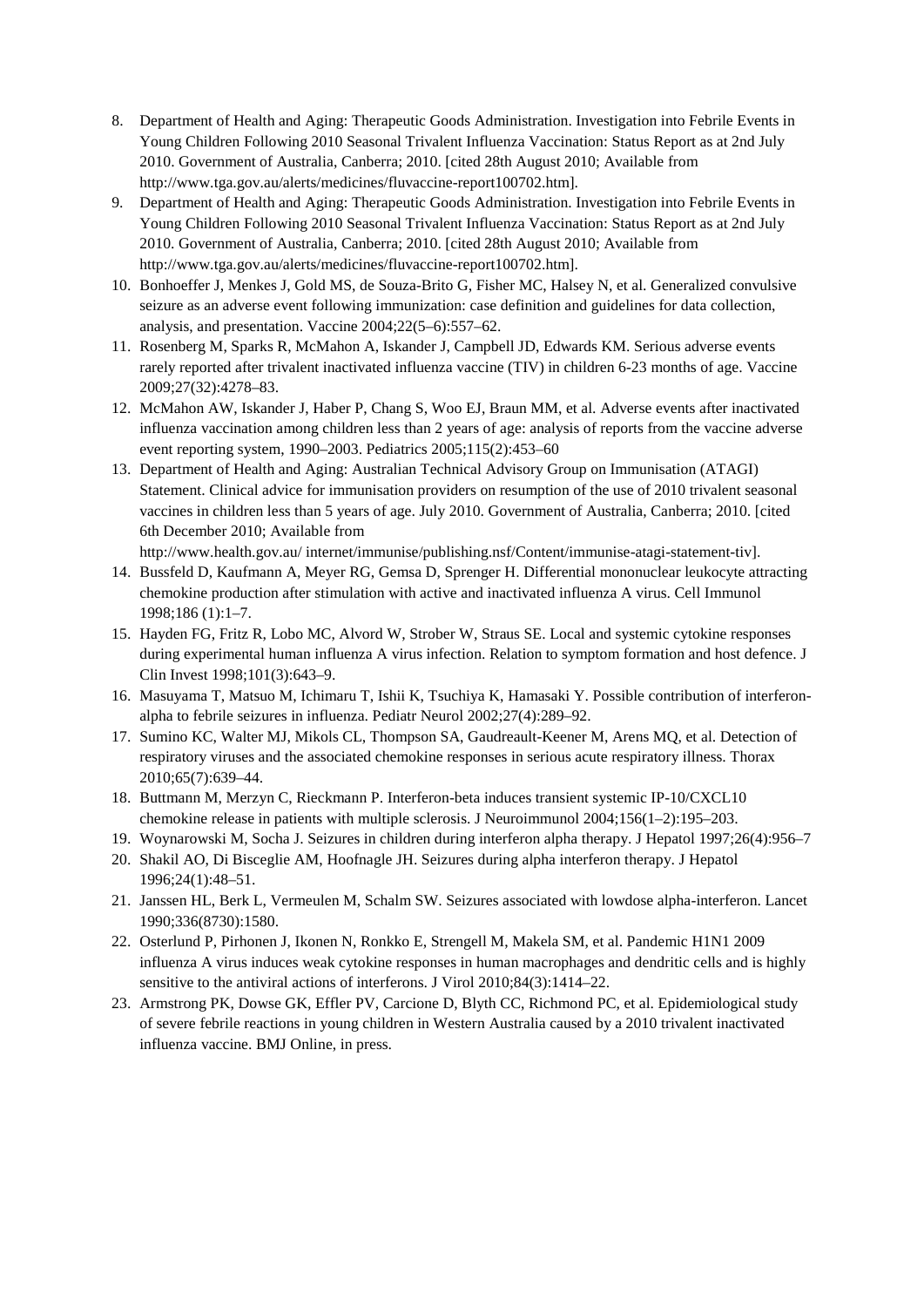# Table 1. Trivalent influenza vaccine (TIV) related febrile convulsions and non-convulsive

vaccine-related febrile adverse events.

|                                                                      | Vaccine related<br>febrile convulsions<br>$(n = 38)$ | Non-convulsive vaccine<br>related febrile adverse events<br>$(n = 152)$ | Total vaccine related<br>febrile adverse events<br>$(n = 190)$ |
|----------------------------------------------------------------------|------------------------------------------------------|-------------------------------------------------------------------------|----------------------------------------------------------------|
| Demographics and background                                          |                                                      |                                                                         |                                                                |
| Median age in years<br>(interquartile range)                         | 1.49 $(1.0-2.5 \text{ years})$                       | $1.44$ (0.9–2.5 years)                                                  | 1.46 $(1.0-2.5 \text{ years})$                                 |
| Male: Sex (%)                                                        | 25 (65.8%)                                           | 92 (60.5%)                                                              | 117 (62.9%)                                                    |
| Chronic medical condition                                            | 9(23.7%)                                             | 24 (15.8%)                                                              | 33 (17.4%)                                                     |
| Prematurity                                                          | 5                                                    | 17                                                                      | 22                                                             |
| Neurological condition*                                              | $5^{\dagger}$                                        | $4^{\dagger}$                                                           | $9^{\dagger}$                                                  |
| Chronic respiratory<br>condition                                     | $\overline{c}$                                       | 10                                                                      | 12                                                             |
| Chronic cardiac condition                                            | 2                                                    | $\overline{c}$                                                          | $\overline{4}$                                                 |
|                                                                      |                                                      |                                                                         |                                                                |
| <i>Immunization</i>                                                  |                                                      |                                                                         |                                                                |
| Other vaccines given with<br>TIV                                     | 9(23.7%)                                             | 20 (13.2%)                                                              | 29 (15.3%)                                                     |
| First TIV vaccine                                                    | 17/26 (65.4%)                                        | 48/68 (70.6%)                                                           | $65/94(69.1\%)$                                                |
|                                                                      |                                                      |                                                                         |                                                                |
| Clinical features                                                    |                                                      |                                                                         |                                                                |
| Mean peak temperature<br>(95% CI)                                    | 39.1 °C (38.9–39.4)                                  | 38.9 °C $(38.8-39.1)^{\ddagger}$                                        | 39.0 °C (38.9-39.1)                                            |
| Peak temperature $\geq$ 39.0 °C                                      | 24 (63.2%)                                           | 77 (50.7%)                                                              | 101 (53.2%)                                                    |
| Vomiting                                                             | 21 (55.3%)                                           | 99 (65.1%)                                                              | 120 (63.2%)                                                    |
| Other gastrointestinal<br>symptoms                                   | $3(7.9\%)$                                           | 18 (11.8%)                                                              | $21(11.1\%)$                                                   |
| Respiratory symptoms<br>including cough,<br>rhinorrhoea, pharyngitis | 9(23.7%)                                             | 44 (28.9%)                                                              | 53 (27.9%)                                                     |
| Rash                                                                 | $1(2.6\%)$                                           | $10(6.6\%)$                                                             | $11(5.8\%)$                                                    |
|                                                                      |                                                      |                                                                         |                                                                |
| <b>Outcomes</b>                                                      |                                                      |                                                                         |                                                                |
| Admitted to hospital                                                 | $20(52.6\%)$ <sup>#</sup>                            | $8(5.3\%)^{\#}$                                                         | 28 (14.7%) <sup>#</sup>                                        |
| Overnight admission                                                  | 4                                                    | $\overline{4}$                                                          | 8                                                              |
| ICU admission                                                        | $\overline{c}$                                       | $\mathbf{0}$                                                            | $\overline{2}$                                                 |

\* Not including a past history of febrile seizures (6/37; 16.2% had a past history of febrile seizures).

† Neurological conditions more frequent in those with febrile seizures compared with those without febrile seizures ( $p < 0.02$ ).

‡ Rigors observed in 49 (32.2%) with non-convulsive adverse events.

# Admission more frequent following febrile convulsion compared with those without febrile seizures  $(p < 0.0001)$ .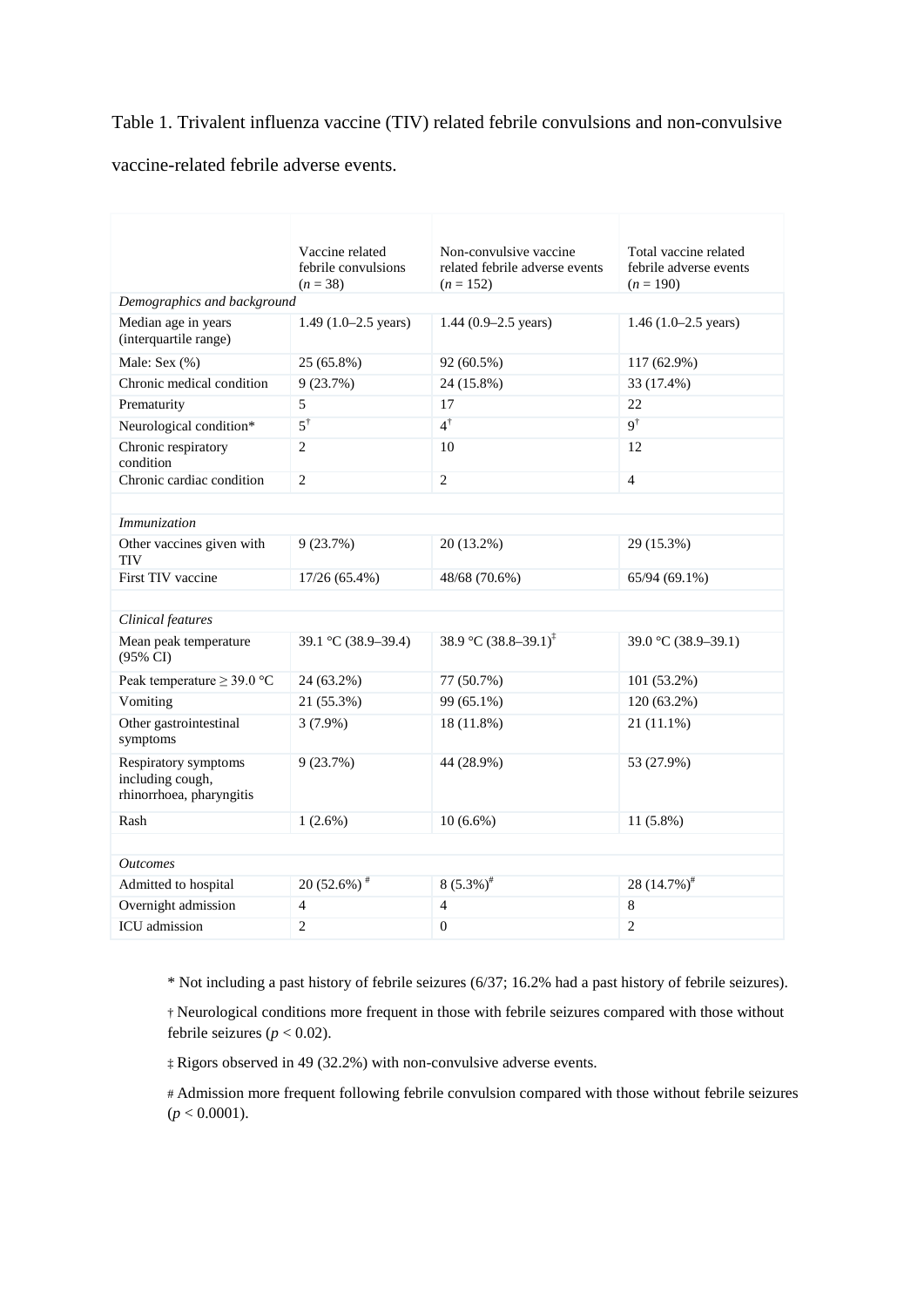Fig. 1. Cytokine and chemokine levels in plasma from 6 subjects (clinical data available in supplemental table A) following febrile convulsions compared with plasma from healthy age-matched controls (mean, standard error of the mean and p value where significant).

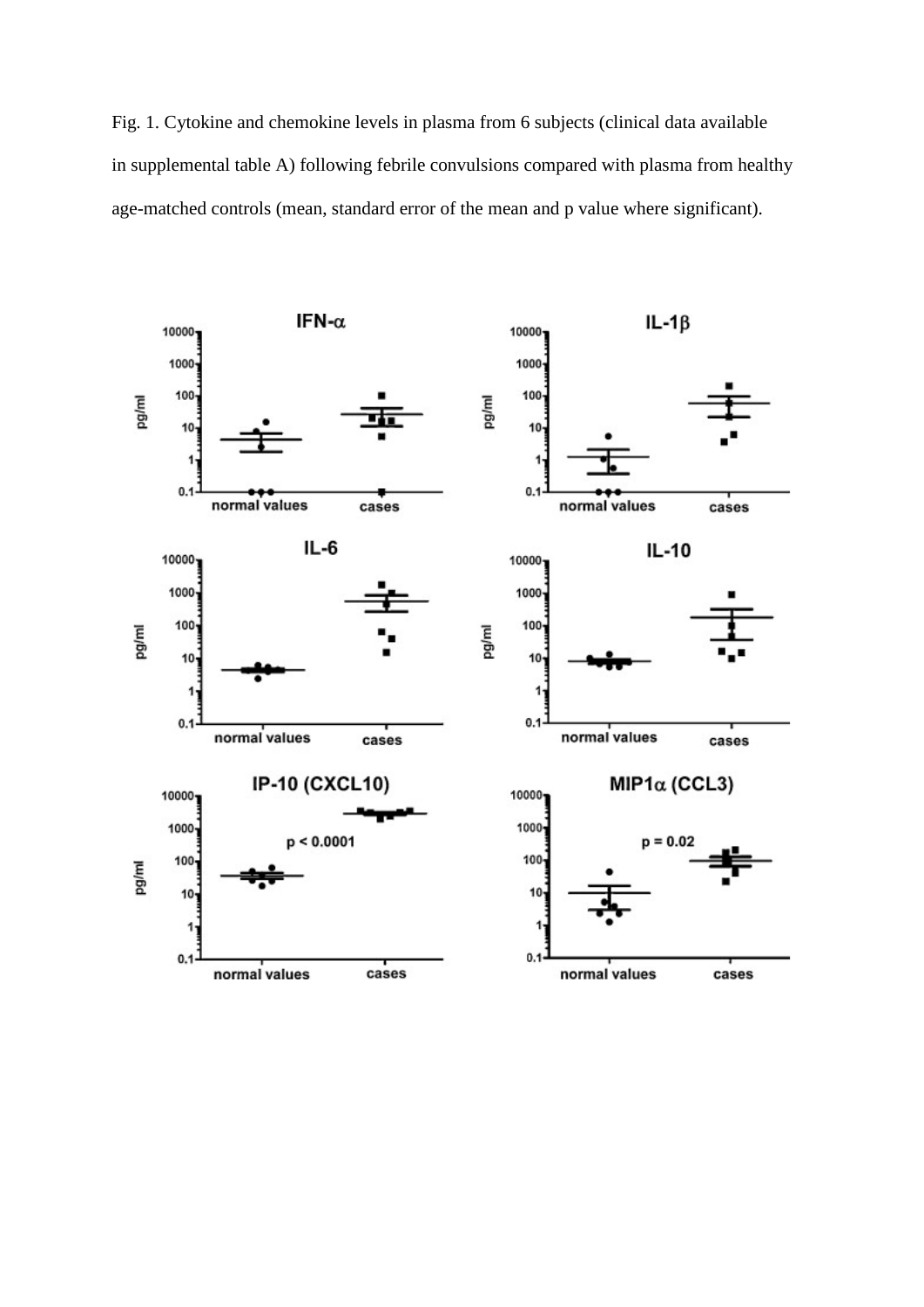Fig. 2. Cytokine and chemokine levels after 6 h vaccine stimulation of infant/child PBMCs  $(n = 22)$ . Data show individual responses along with mean, standard error of the mean and *p* value, comparing responses between the three TIVs. Responses to LPS (innate immune agonist) and SEB (mitogen) from the same subjects are shown for comparison.